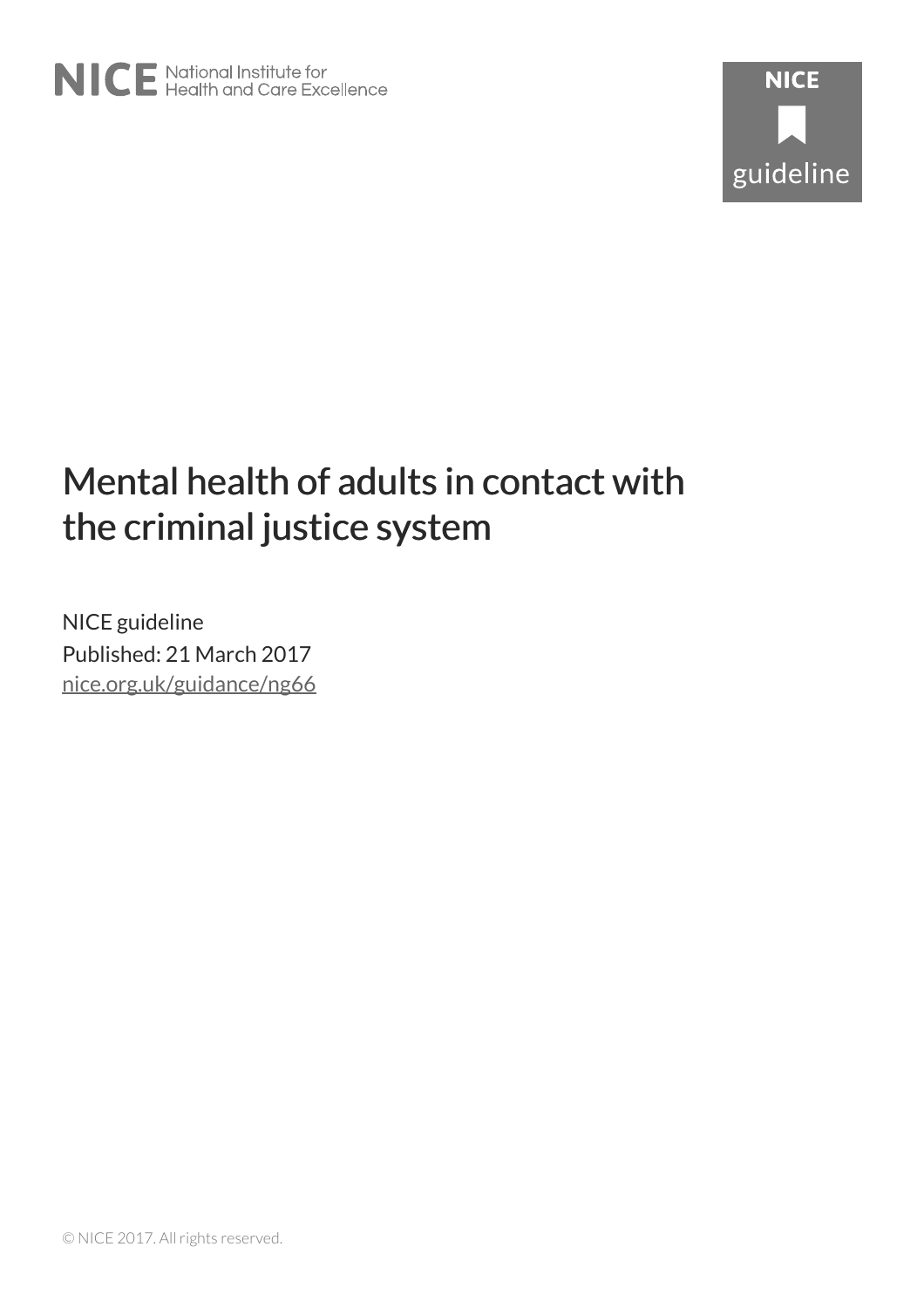# Your responsibility

The recommendations in this guideline represent the view of NICE, arrived at after careful consideration of the evidence available. When exercising their judgement, professionals are expected to take this guideline fully into account, alongside the individual needs, preferences and values of their patients or service users. The application of the recommendations in this guideline are not mandatory and the guideline does not override the responsibility of healthcare professionals to make decisions appropriate to the circumstances of the individual patient, in consultation with the patient and/or their carer or guardian.

Local commissioners and/or providers have a responsibility to enable the guideline to be applied when individual health professionals and their patients or service users wish to use it. They should do so in the context of local and national priorities for funding and developing services, and in light of their duties to have due regard to the need to eliminate unlawful discrimination, to advance equality of opportunity and to reduce health inequalities. Nothing in this guideline should be interpreted in a way that would be inconsistent with compliance with those duties.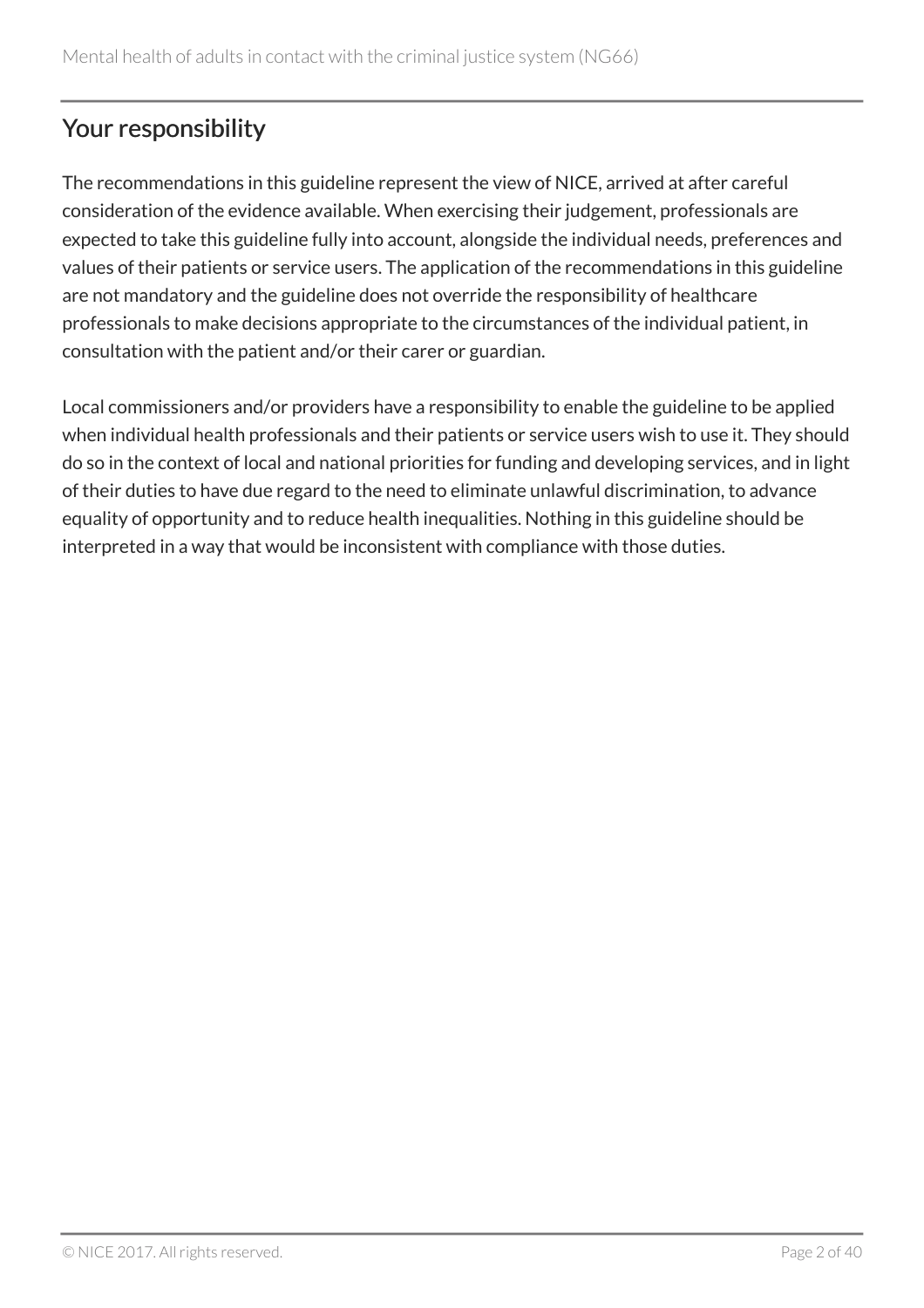# Contents

| 4 Tools for case identification for cognitive impairment in criminal justice system populations  38 |  |
|-----------------------------------------------------------------------------------------------------|--|
|                                                                                                     |  |
|                                                                                                     |  |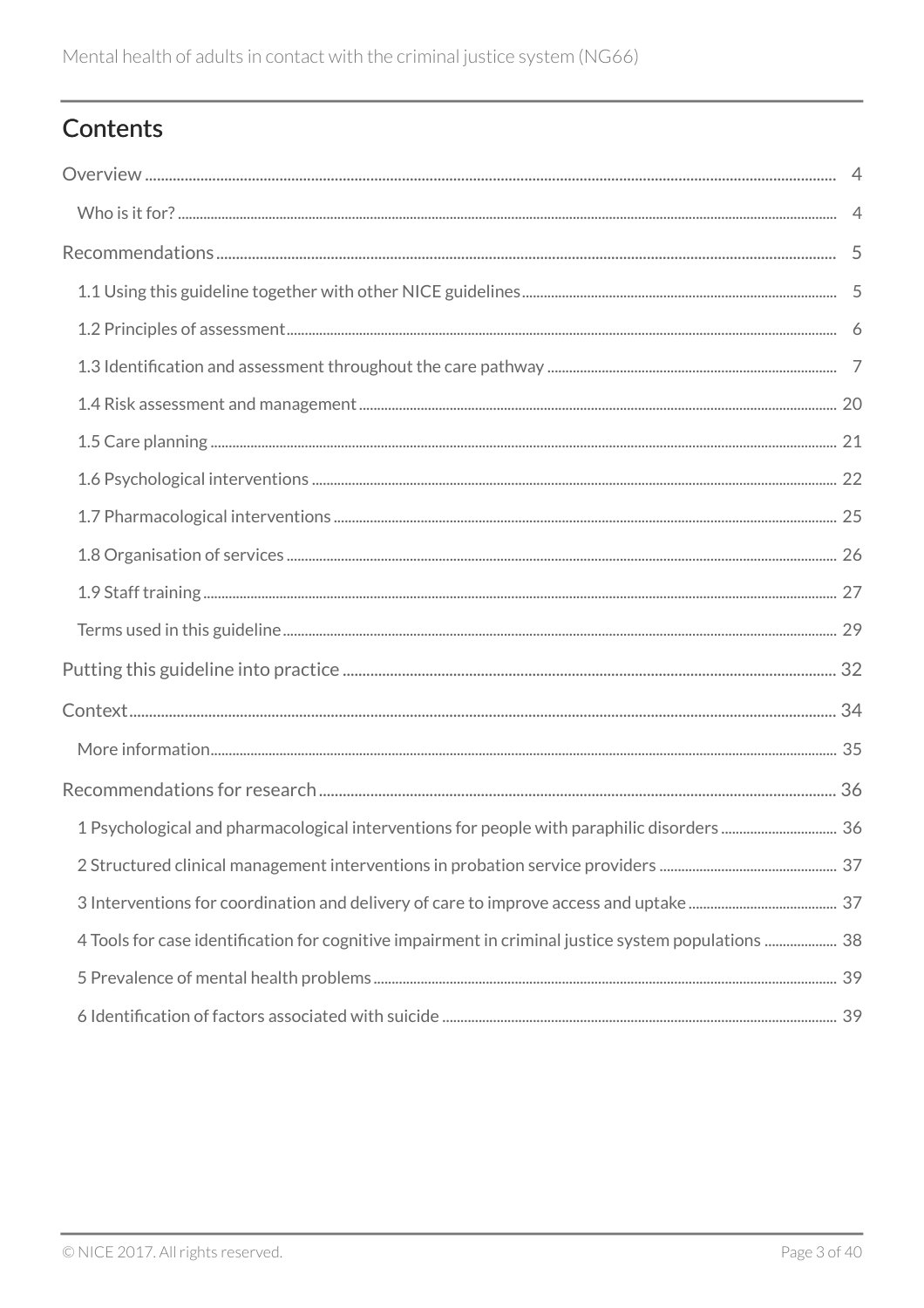# <span id="page-3-0"></span>**Overview**

This guideline covers assessing, diagnosing and managing mental health problems in adults (aged 18 and over) who are in contact with the criminal justice system. It aims to improve mental health and wellbeing in this population by establishing principles for assessment and management, and promoting more coordinated care planning and service organisation across the criminal justice system.

Also see NICE's guideline on [physical health of people in prison,](http://www.nice.org.uk/guidance/ng57) which covers mental health assessment for the prison population as part of the first-stage health assessment for people going into prison, and continuity of mental health care for people leaving prison.

# <span id="page-3-1"></span>*Who is it for?*

- Commissioners and providers of health and justice services
- All health and social care professionals working with adults in contact with the criminal justice system in community, primary care, secondary care and secure settings
- Adults in contact with the criminal justice system who have or may have mental health problems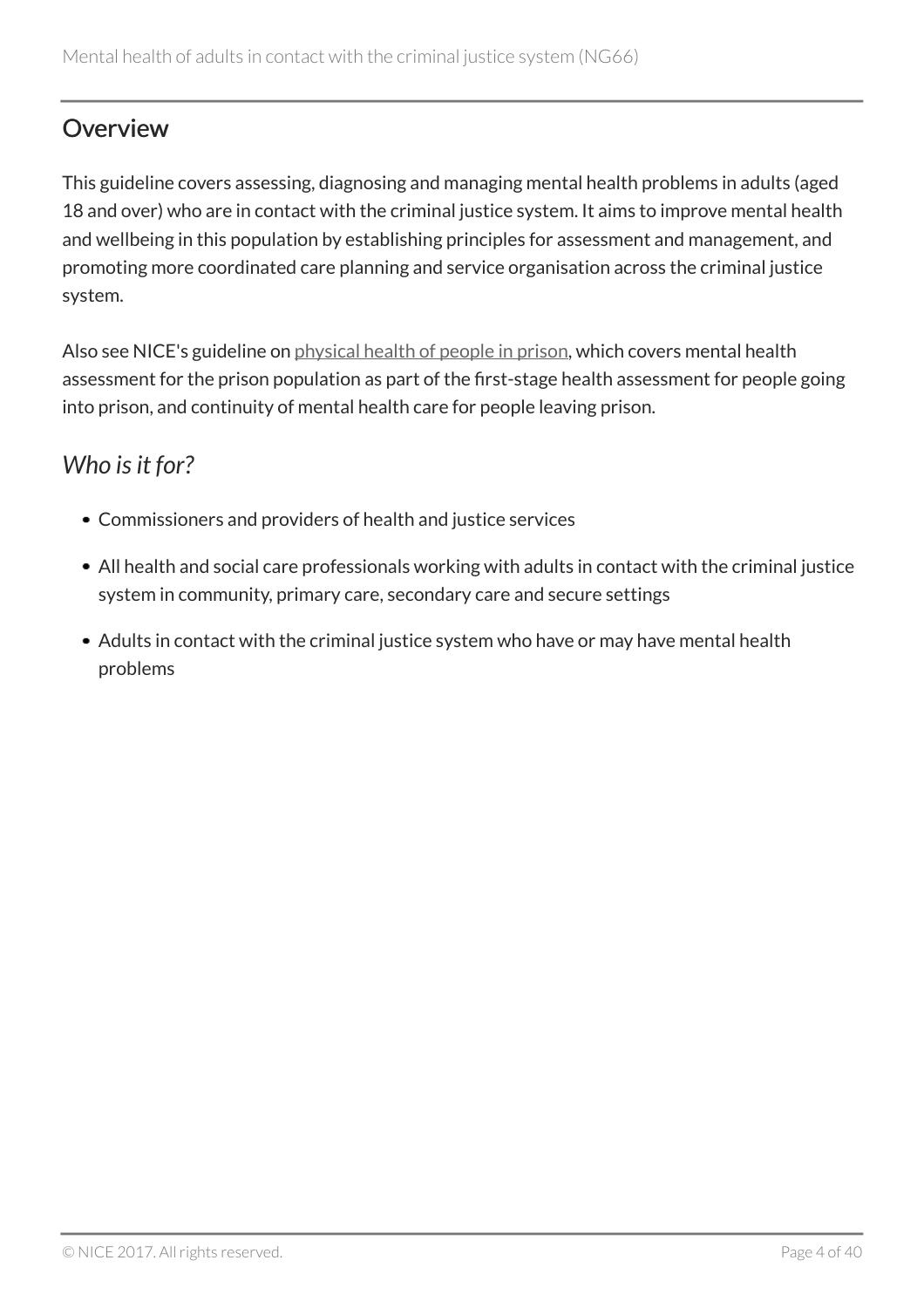### <span id="page-4-0"></span>Recommendations

People have the right to be involved in discussions and make informed decisions about their care, as described in [your care](http://www.nice.org.uk/about/nice-communities/public-involvement/your-care).

[Making decisions using NICE guidelines](http://www.nice.org.uk/about/what-we-do/our-programmes/nice-guidance/nice-guidelines/using-NICE-guidelines-to-make-decisions) explains how we use words to show the strength of our recommendations, and has information about prescribing medicines (including off-label use), professional guidelines, standards and laws (including on consent and mental capacity), and safeguarding.

### <span id="page-4-1"></span>*1.1 Using this guideline together with other NICE guidelines*

- 1.1.1 Use this guideline with the NICE guidelines on [service user experience in adult](http://www.nice.org.uk/guidance/cg136) [mental health](http://www.nice.org.uk/guidance/cg136) and [patient experience in adult NHS services](http://www.nice.org.uk/guidance/cg138) to improve the experience of care for people with mental health problems including those with neurodevelopmental disorders.
- <span id="page-4-2"></span>1.1.2 Use this guideline with any NICE guidelines on specific mental health problems<sup>[[1](#page-30-0)]</sup>. Take into account:
	- the nature and severity of any mental health problem
	- the presence of a learning disability or any [acquired cognitive impairment](#page-28-1)
	- other communication difficulties (for example, language, literacy, information processing or sensory deficit)
	- the nature of any coexisting mental health problems (including substance misuse)
	- limitations on prescribing and administering medicine (for example, [in-possession](#page-29-0) [medicine](#page-29-0)) or the timing of the delivery of interventions in certain settings (for example, prison)
	- the development of trust in an environment where health and care staff may be held in suspicion
	- any cultural and ethnic differences in beliefs about mental health problems
	- any differences in presentation of mental health problems
	- the setting in which the assessment or treatment takes place.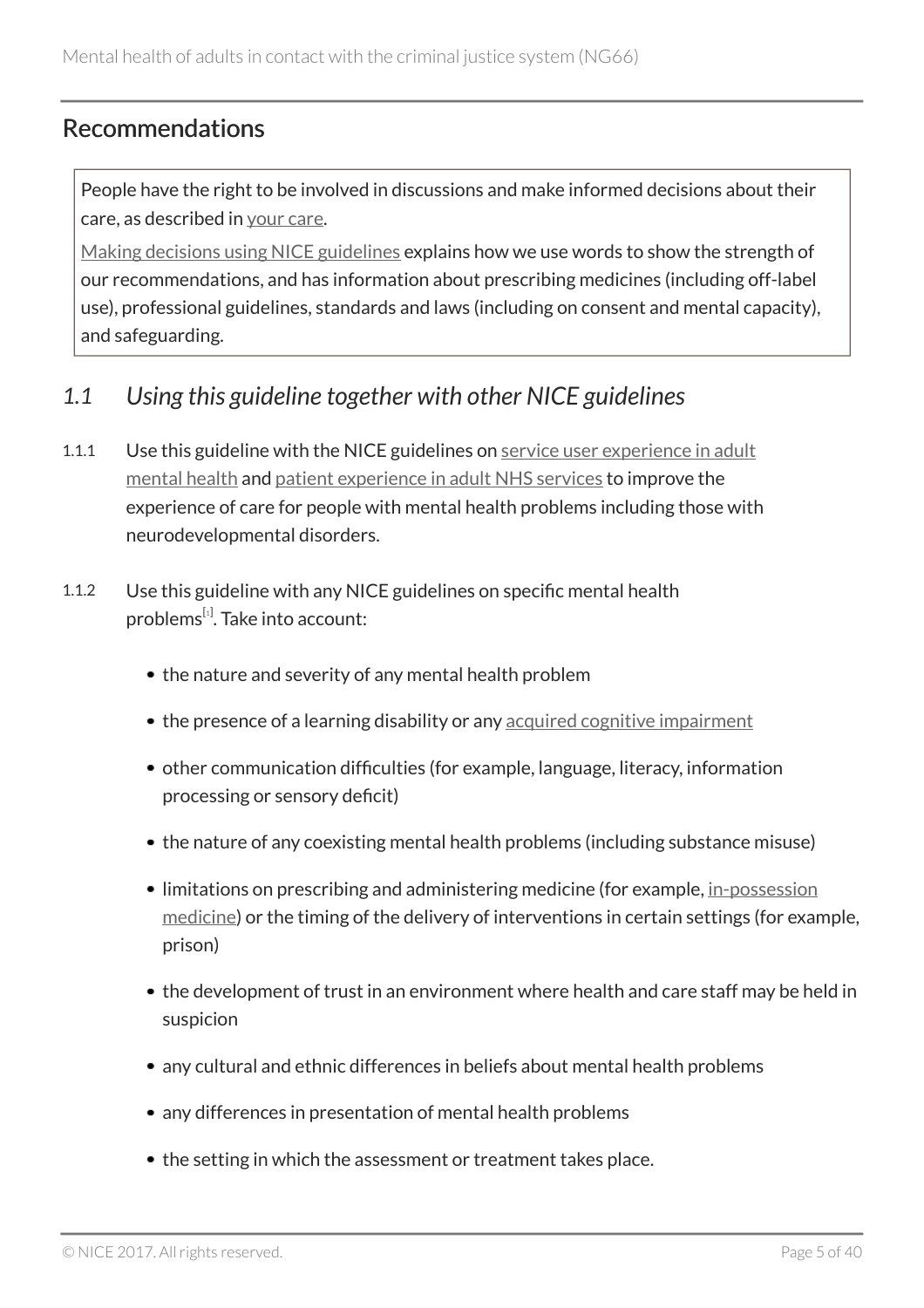- 1.1.3 Obtain, evaluate and integrate all available and reliable information about the person when assessing or treating people in contact with the criminal justice system. For example:
	- person escort record (PER)
	- pre-sentence report
	- all medical records
	- custody reports
	- [Assessment, Care in Custody and Teamwork \(ACCT\)](#page-28-2) document
	- reports from other relevant services, including liaison and diversion, substance misuse services, social service or housing services and youth offending services
	- [Offender Assessment System \(OASys\)](#page-30-1) or other assessment tools.

Take into account how up to date the information is and how it was gathered.

### <span id="page-5-0"></span>*1.2 Principles of assessment*

- 1.2.1 Work with a family member, partner, [carer,](#page-28-3) advocate or legal representative when possible in order to get relevant information and support the person, help explain the outcome of assessment and help them make informed decisions about their care. Take into account:
	- the person's wishes
	- the nature and quality of family relationships, including any safeguarding issues
	- any statutory or legal considerations that may limit family and carer involvement
	- the requirements of the Care Act 2014.
- 1.2.2 Carry out assessments:
	- in a suitable environment that is safe and private
	- in an engaging, empathic and non-judgemental manner.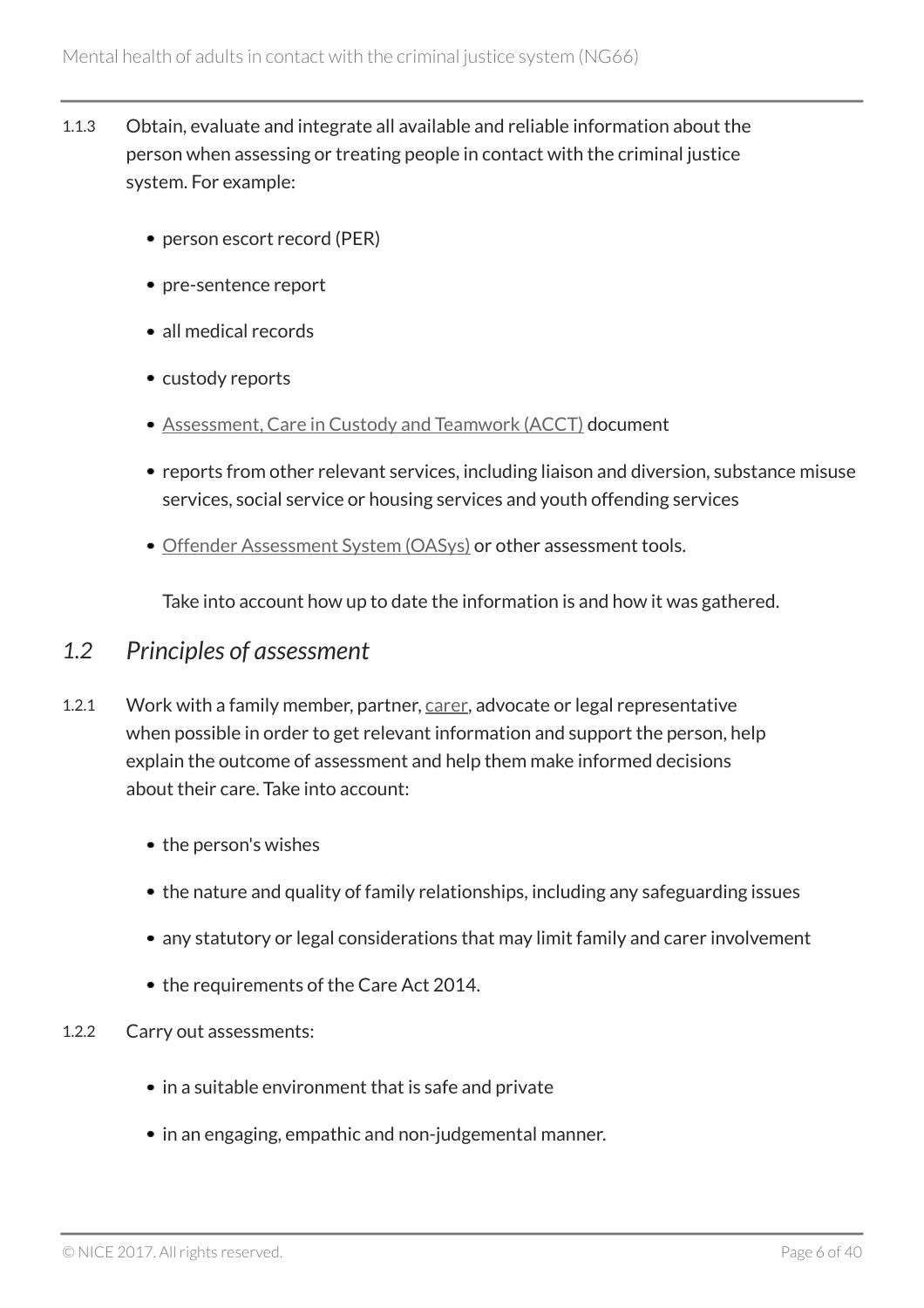1.2.3 When assessing a person, make reasonable adjustments to the assessment that take into account any suspected neurodevelopmental disorders (including learning disabilities), cognitive impairments, or physical health problems or disabilities. Seek advice or involve specialists if needed.

#### <span id="page-6-0"></span>*1.3 Identification and assessment throughout the care pathway*

- 1.3.1 Be vigilant for the possibility of unidentified or emerging mental health problems in people in contact with the criminal justice system, and review available records for any indications of a mental health problem.
- 1.3.2 Ensure all staff working in criminal justice settings are aware of the potential impact on a person's mental health of being in contact with the criminal justice system.

#### First-stage health assessment at reception into prison

Recommendations 1.3.3 to 1.3.5 cover what happens when a person first arrives into prison, and are taken from the NICE guideline on [physical health of people in prison](http://www.nice.org.uk/guidance/ng57). They refer to the firststage health assessment, which is a combined physical and mental health assessment. A secondstage mental health assessment in prison should normally be done within 7 days.

There is also a [downloadable version](http://www.nice.org.uk/guidance/ng66/resources) of the first stage health assessment table as shown in table 1.

- 1.3.3 At first reception into prison, a healthcare professional (or trained healthcare assistant under the supervision of a registered nurse) should carry out a health assessment for every person. Do this before the person is allocated to their cell. As part of the assessment, identify:
	- any issues that may affect the person's immediate health and safety before the secondstage health assessment
	- priority health needs to be addressed at the next clinical opportunity.
- 1.3.4 Ensure continuity of care for people transferring from one custodial setting to another (including court, the receiving prison or during escort periods) by, for example: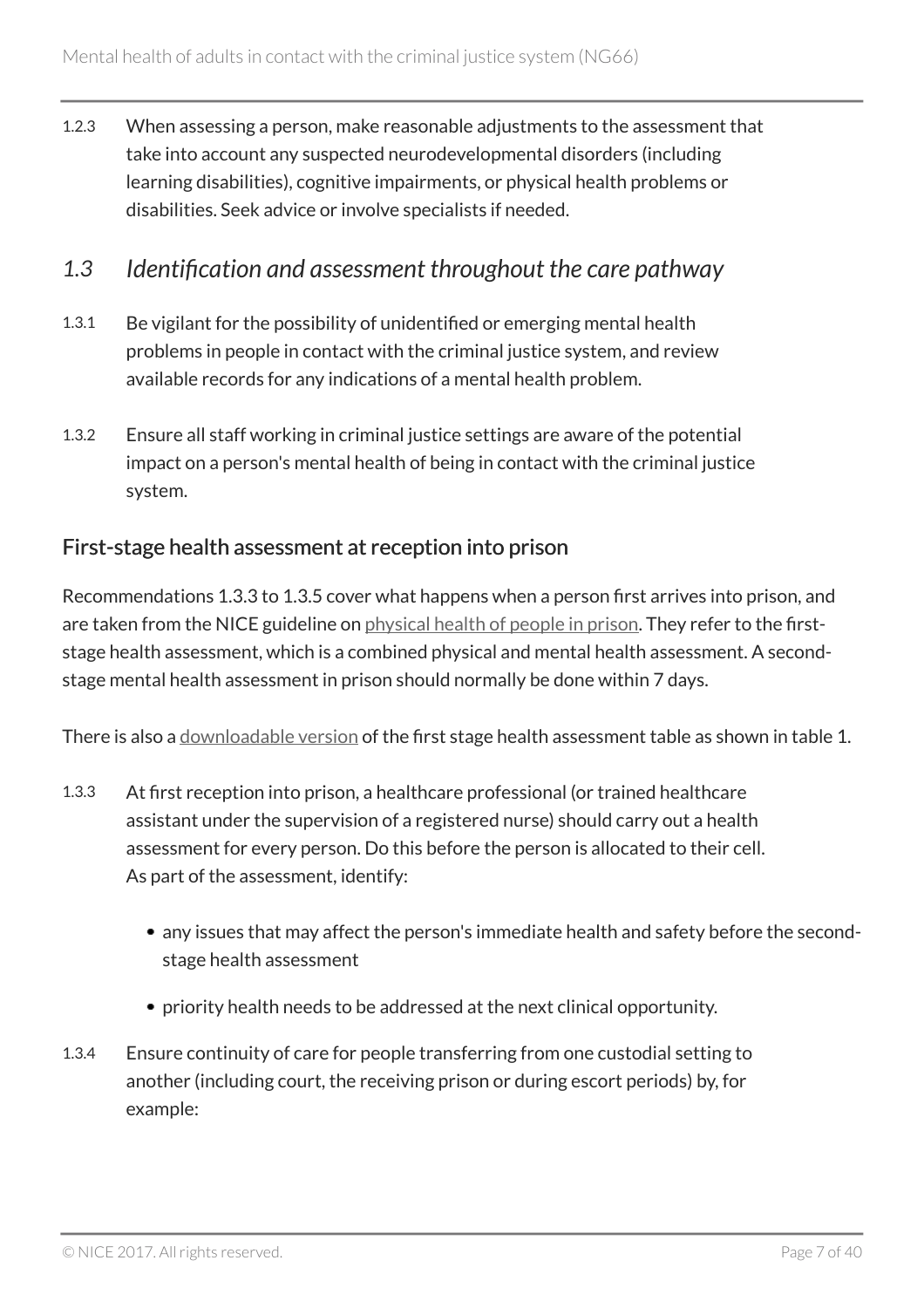- accessing relevant information from the patient clinical record, prisoner escort record and cell sharing risk assessment
- checking medicines and any outstanding medical appointments.
- 1.3.5 The first-stage health assessment should include the questions and actions in table 1. It should cover:
	- physical health
	- alcohol use
	- substance misuse
	- mental health
	- self-harm and suicide risk.

#### Table 1 Questions for first-stage prison health assessment

| Topic questions                                                                                 | <b>Actions</b>                                                                                                                                   |
|-------------------------------------------------------------------------------------------------|--------------------------------------------------------------------------------------------------------------------------------------------------|
| Prison sentence                                                                                 |                                                                                                                                                  |
| 1. Has the person committed murder,<br>manslaughter or another offence with a<br>long sentence? | Yes: refer the person for mental health<br>assessment by the prison mental health in-reach<br>team if necessary.<br>No: record no action needed. |
| <b>Prescribed medicines</b>                                                                     |                                                                                                                                                  |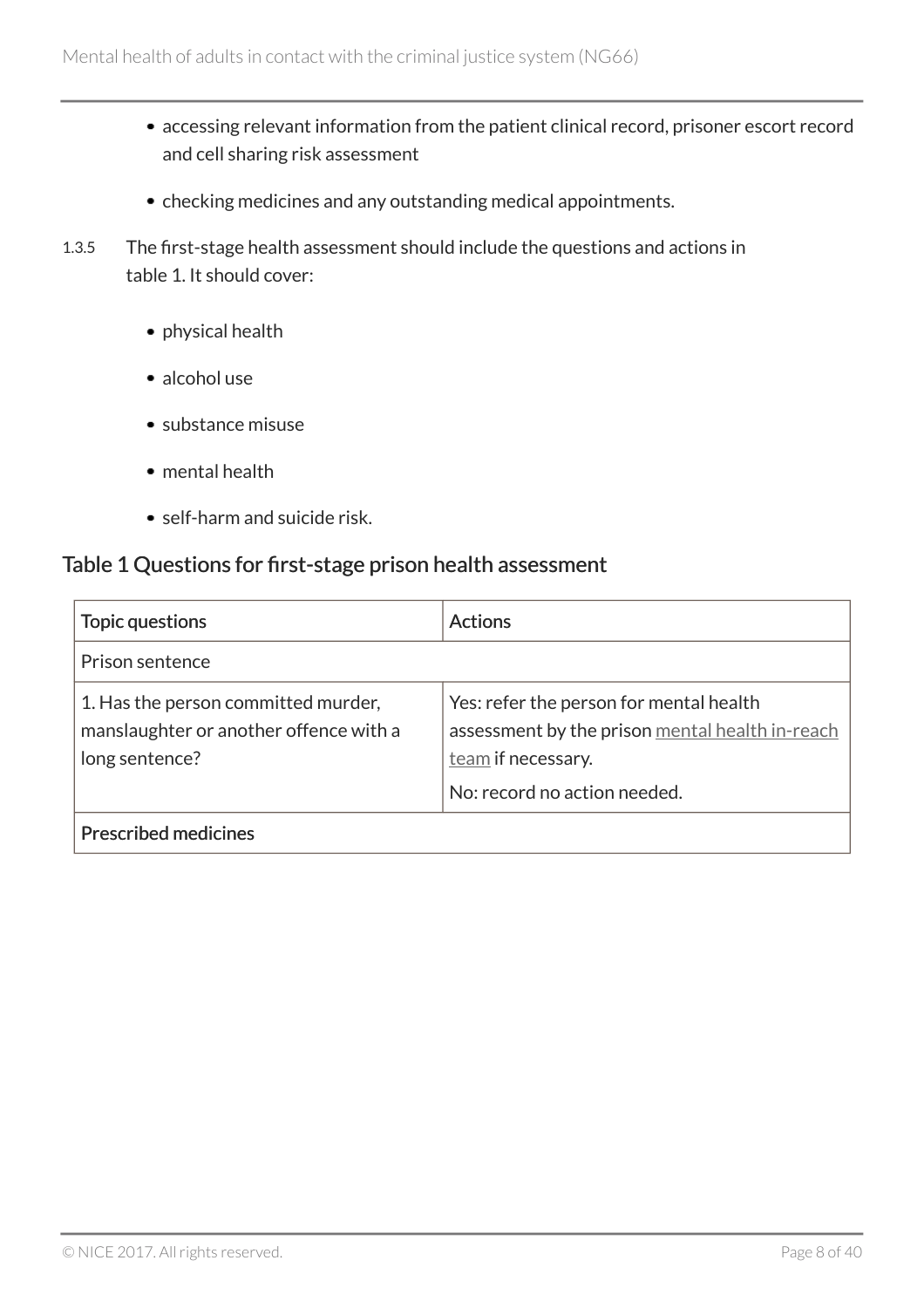| 2. Is the person taking any prescribed        | Yes: document any current medicines being          |
|-----------------------------------------------|----------------------------------------------------|
| medicines (for example, insulin) or over-the- | taken and generate a medicine chart.               |
| counter medicines (such as creams or          | Refer the person to the prescriber for             |
| drops)? If so:                                | appropriate medicines to be prescribed, to         |
| • what are they                               | ensure continuity of medicines.                    |
| • what are they for                           | If medicines are being taken, ensure that the      |
|                                               | next dose has been provided (see                   |
| • how do they take them?                      | recommendations 1.7.10 and 1.7.11 in the NICE      |
|                                               | guideline on physical health of people in prison). |
|                                               | Let the person know that medicines                 |
|                                               | reconciliation will take place before the second-  |
|                                               | stage health assessment.                           |
|                                               | No: record no action needed.                       |
| Physical injuries                             |                                                    |
| 3. Has the person received any physical       | Yes: assess severity of injury, any treatment      |
| injuries over the past few days, and if so:   | received and record any significant head,          |
| • what were they                              | abdominal injuries or fractures.                   |
|                                               | Document any bruises or lacerations observed       |
| • how were they treated?                      | on a body map.                                     |
|                                               | In very severe cases, or after GP assessment, the  |
|                                               | person may need to be transferred to an            |
|                                               | external hospital. Liaise with prison staff to     |
|                                               | transfer the person to the hospital emergency      |
|                                               | department by ambulance.                           |
|                                               | If the person has made any allegations of assault, |
|                                               | record negative observations as well (for          |
|                                               | example, 'no physical evidence of injury').        |
|                                               | No: record no action needed.                       |
| Other health conditions                       |                                                    |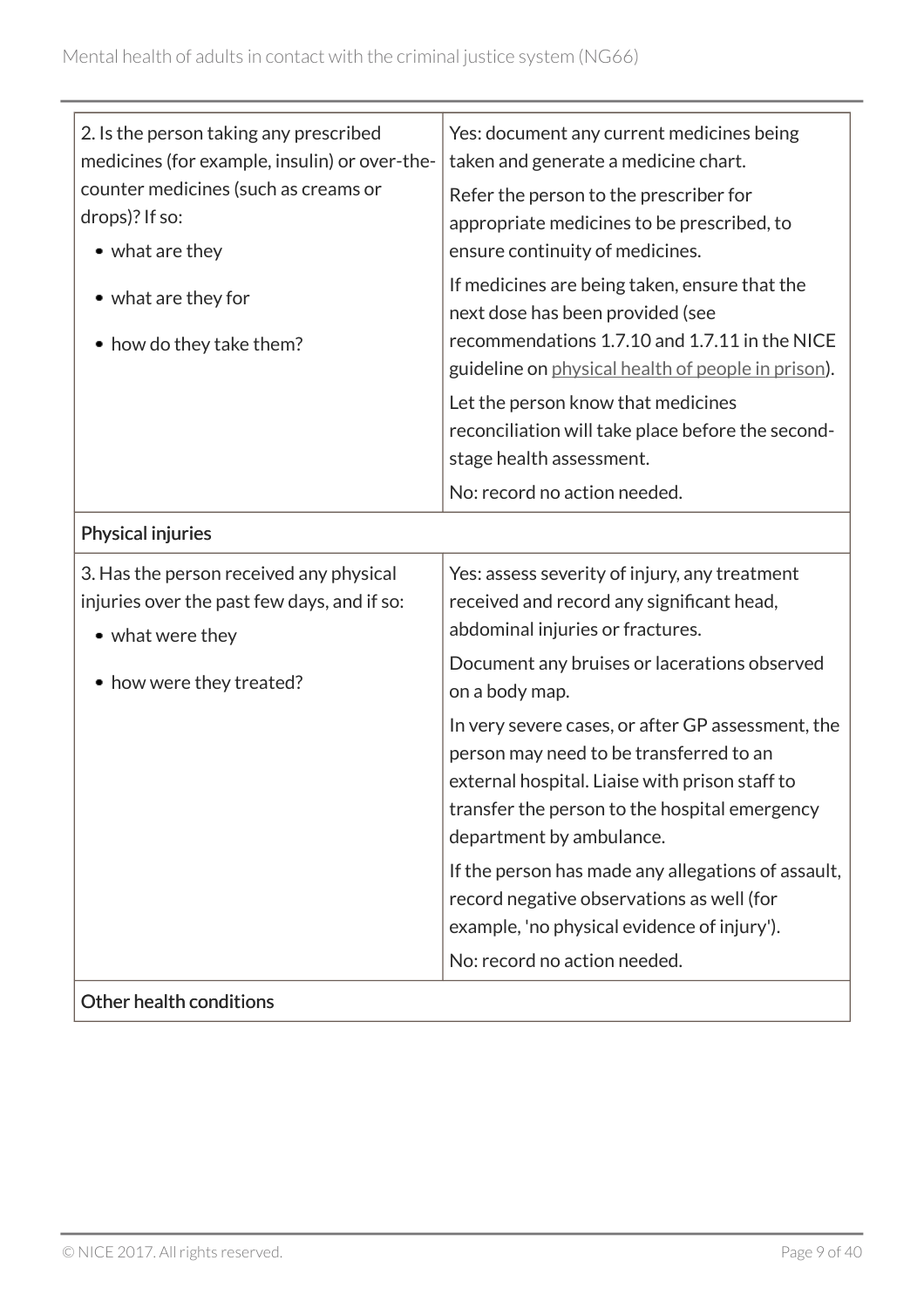| 4. Does the person have any of the                                                               | Ask about each condition listed.                                                                                                                                                                                                |
|--------------------------------------------------------------------------------------------------|---------------------------------------------------------------------------------------------------------------------------------------------------------------------------------------------------------------------------------|
| following:                                                                                       | Yes: make short notes on any details of the                                                                                                                                                                                     |
| • allergies, asthma, diabetes, epilepsy or                                                       | person's condition or management. For example,                                                                                                                                                                                  |
| history of seizures                                                                              | 'Asthma - on Ventolin 1 puff daily'.                                                                                                                                                                                            |
| • chest pain, heart disease                                                                      | Make appointments with relevant clinics or<br>specialist nurses if specific needs have been<br>identified.                                                                                                                      |
| • chronic obstructive pulmonary disease                                                          |                                                                                                                                                                                                                                 |
| • tuberculosis, sickle cell disease                                                              | No: record no action needed.                                                                                                                                                                                                    |
| • hepatitis B or C virus, HIV, other sexually<br>transmitted infections                          |                                                                                                                                                                                                                                 |
| • learning disabilities                                                                          |                                                                                                                                                                                                                                 |
| • neurodevelopmental disorders                                                                   |                                                                                                                                                                                                                                 |
| • physical disabilities?                                                                         |                                                                                                                                                                                                                                 |
| 5. Are there any other health problems the<br>person is aware of that have not been<br>reported? | Yes: record the details and check with the person<br>that no other physical health complaint has been<br>overlooked.<br>No: record no action needed.                                                                            |
| 6. Are there any other concerns about the<br>person's health?                                    | Yes: make a note of any other concerns about<br>physical health. This should include any health-<br>related observations about the person's physical<br>appearance (for example, weight, pallor,<br>jaundice, gait or frailty). |
|                                                                                                  | Refer the person to the GP or relevant clinic.<br>No: note 'Nil'.                                                                                                                                                               |
| Additional questions for women                                                                   |                                                                                                                                                                                                                                 |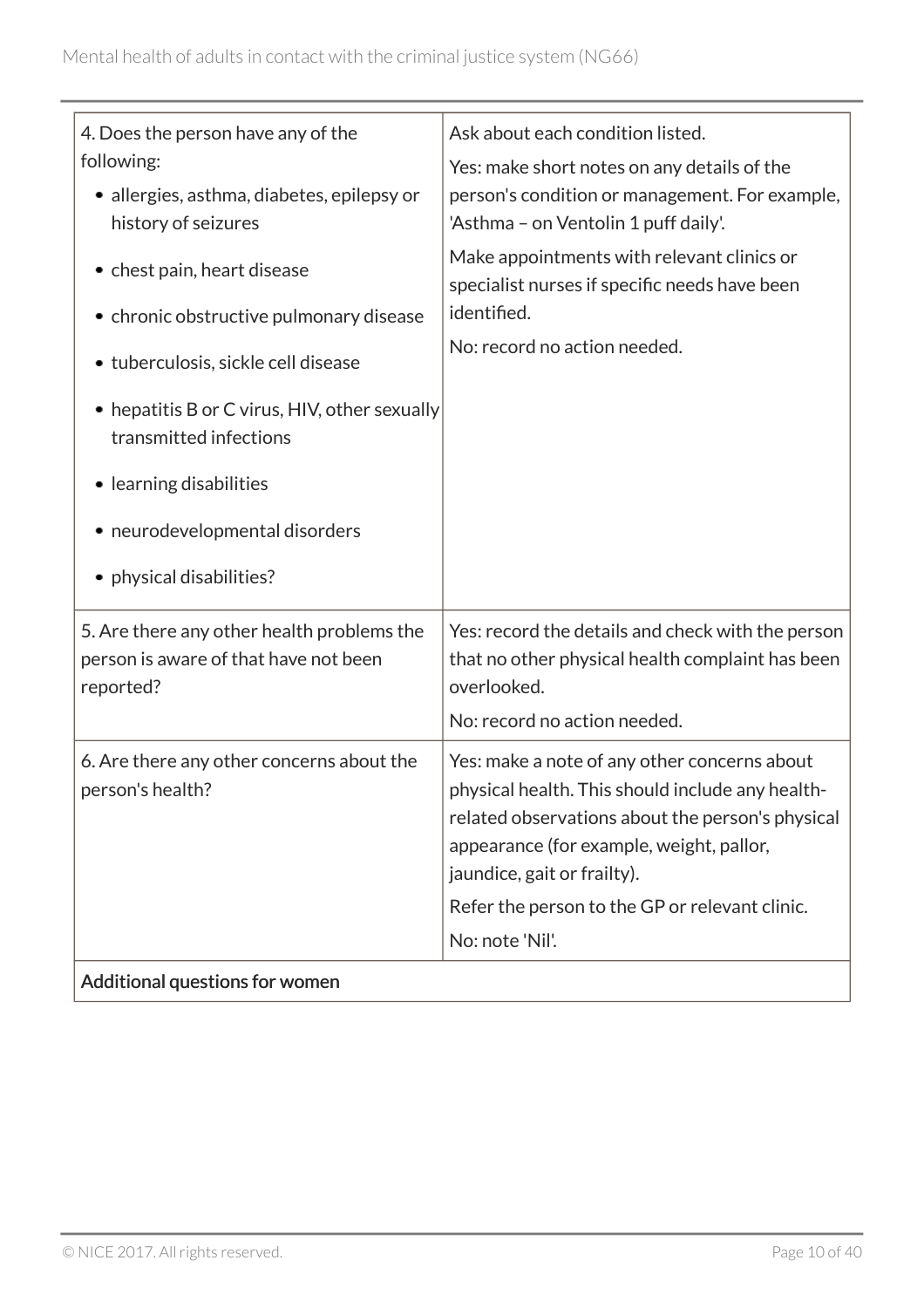| 7. Does the woman have reason to think she<br>is pregnant, or would she like a pregnancy<br>test? | If the woman is pregnant, refer to the GP and<br>midwife.<br>If there is reason to think the woman is pregnant,<br>or would like a pregnancy test: provide a                          |
|---------------------------------------------------------------------------------------------------|---------------------------------------------------------------------------------------------------------------------------------------------------------------------------------------|
|                                                                                                   | pregnancy test. Record the outcome. If positive,<br>make an appointment for the woman to see the<br>GP and midwife.                                                                   |
|                                                                                                   | No: record response.                                                                                                                                                                  |
| Living arrangements, mobility and diet                                                            |                                                                                                                                                                                       |
| 8. Does the person need help to live<br>independently?                                            | Yes: note any needs. Liaise with the prison<br>disability lead in reception about:<br>• the location of the person's cell                                                             |
|                                                                                                   | • further disability assessments the prison may<br>need to carry out.<br>No: record response.                                                                                         |
| 9. Do they use any equipment or aids (for                                                         | Yes: remind prison staff that all special                                                                                                                                             |
| example, walking stick, hearing aid, glasses,<br>dentures, continence aids or stoma)?             | equipment and aids the person uses should<br>follow them from reception to their cell.                                                                                                |
|                                                                                                   | No: record response.                                                                                                                                                                  |
| 10. Do they need a special medical diet?                                                          | Yes: confirm the need for a special medical diet.<br>Note the medical diet the person needs and send<br>a request to catering. Refer to appropriate clinic<br>for ongoing monitoring. |
|                                                                                                   | No: record response.                                                                                                                                                                  |
| Past or future medical appointments                                                               |                                                                                                                                                                                       |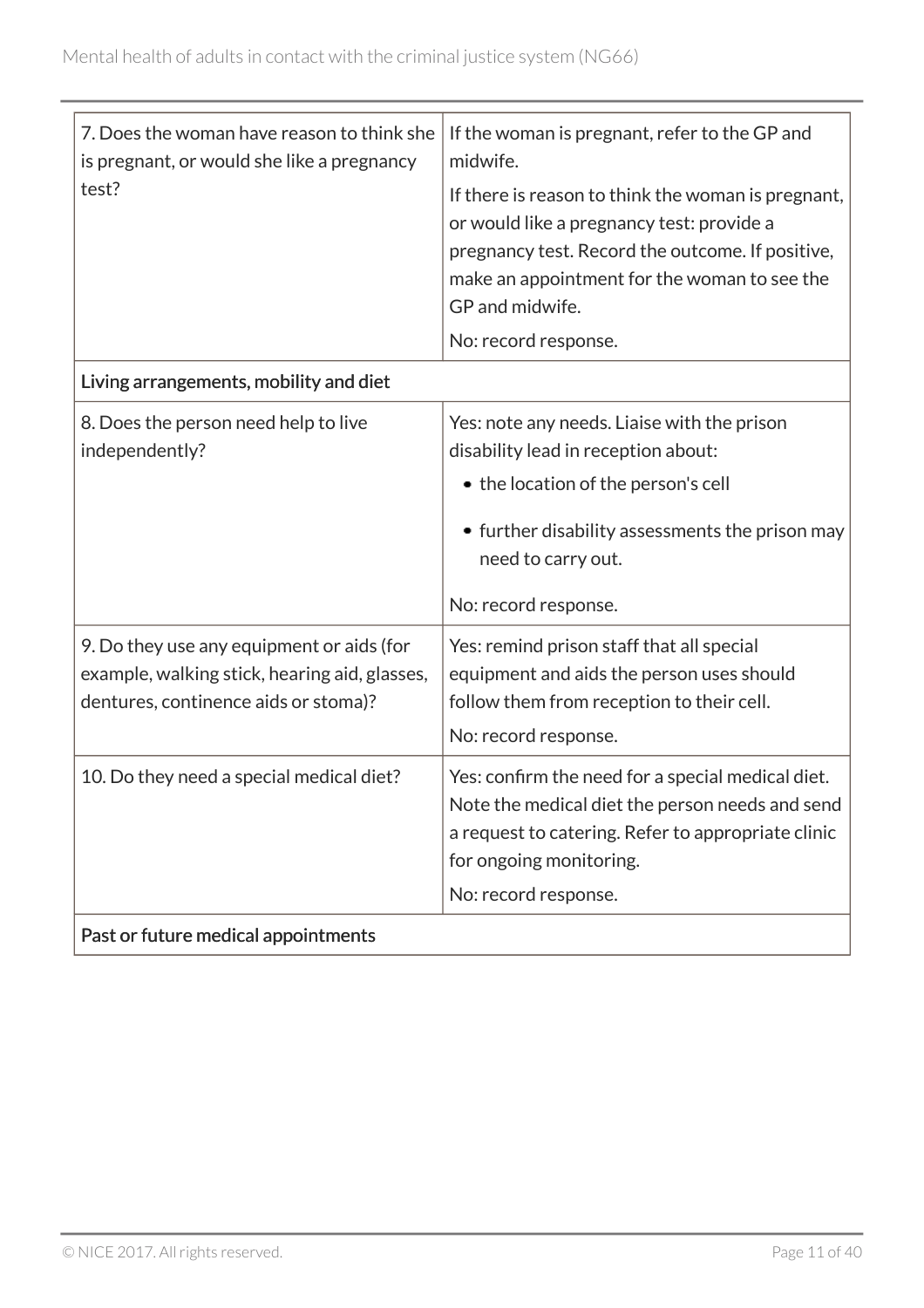| 11. Has the person seen a doctor or other<br>healthcare professional in the past few<br>months? If so, what was this for?                                   | Yes: note details of any recent medical contact.<br>Arrange a contact letter to get further<br>information from the person's doctor or<br>specialist clinic. Note any ongoing treatment the<br>person needs and make appointments with<br>relevant clinics, specialist nurses, GP or other<br>healthcare staff. |
|-------------------------------------------------------------------------------------------------------------------------------------------------------------|-----------------------------------------------------------------------------------------------------------------------------------------------------------------------------------------------------------------------------------------------------------------------------------------------------------------|
|                                                                                                                                                             | No: record no action needed.                                                                                                                                                                                                                                                                                    |
| 12. Does the person have any outstanding<br>medical appointments? If so, who are they<br>with, and when?                                                    | Yes: note future appointment dates. Ask<br>healthcare administrative staff to manage these<br>appointments or arrange for new dates and<br>referral letters to be sent if the person's current<br>hospital is out of the local area.                                                                            |
|                                                                                                                                                             | No: record no action needed.                                                                                                                                                                                                                                                                                    |
| Alcohol and substance misuse                                                                                                                                |                                                                                                                                                                                                                                                                                                                 |
| 13. Does the person drink alcohol, and if so:<br>• how much do they normally drink?<br>• how much did they drink in the week<br>before coming into custody? | Urgently refer the person to the GP or an<br>alternative suitable healthcare professional if:<br>• they drink more than 15 units of alcohol daily<br>or<br>• they are showing signs of withdrawal or<br>• they have been given medication for<br>withdrawal in police or court cells.<br>No: record response.   |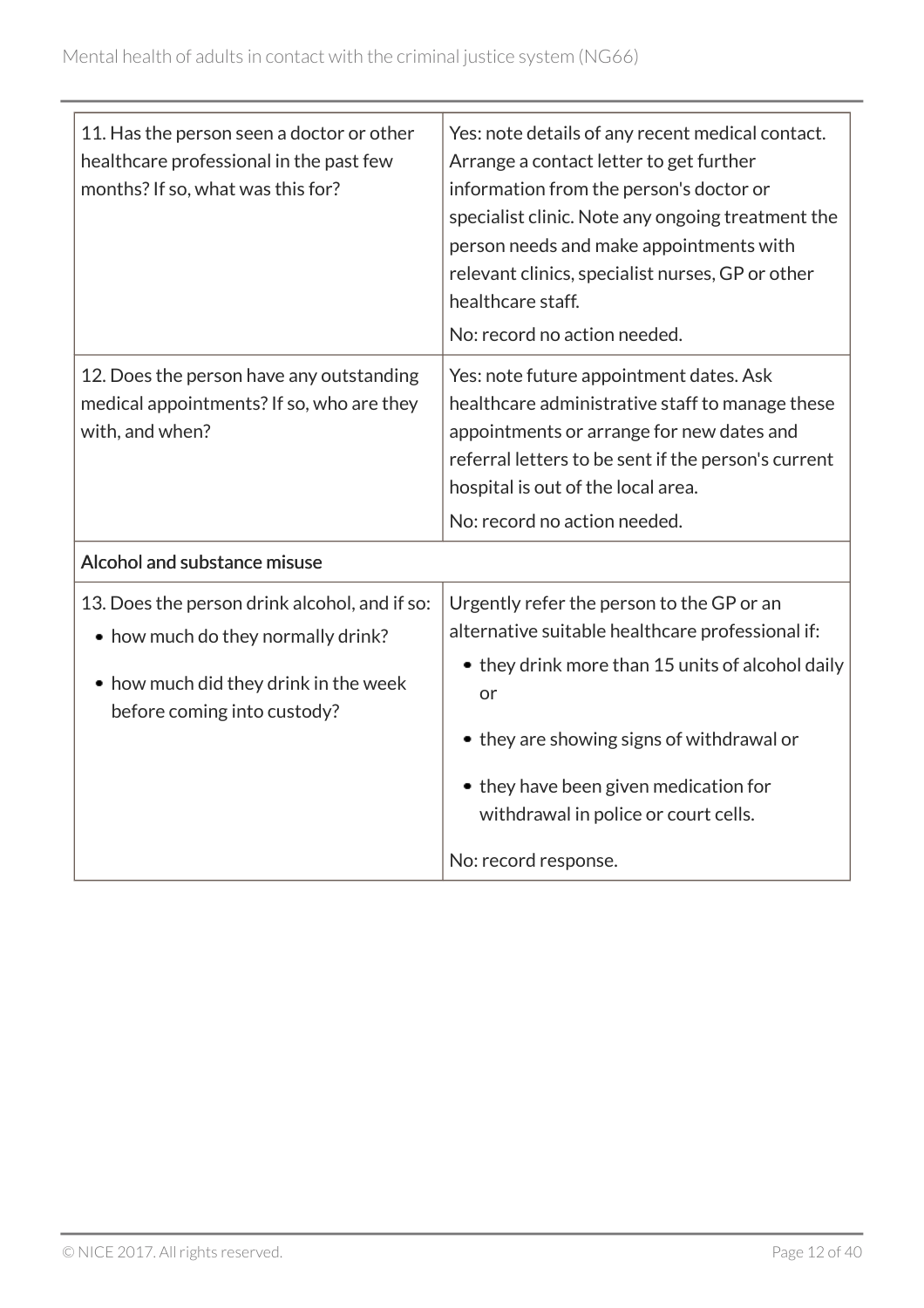| 14. Has the person used street drugs in the | Yes: refer the person to substance misuse                                     |
|---------------------------------------------|-------------------------------------------------------------------------------|
| last month? If so, how frequently?          | services if there are concerns about their                                    |
| When did they last use:                     | immediate clinical management and they need                                   |
| • heroin                                    | immediate support. Take into account whether:                                 |
|                                             | • they have taken drugs intravenously                                         |
| • methadone                                 |                                                                               |
| • benzodiazepines                           | • they have a positive urine test for drugs                                   |
|                                             | • their answers suggest that they use drugs                                   |
| • amphetamine                               | more than once a week                                                         |
| • cocaine or crack                          |                                                                               |
|                                             | • they have been given medication for<br>withdrawal in police or court cells. |
| • novel psychoactive substances             |                                                                               |
|                                             | If the person has used intravenous drugs, check                               |
| • cannabis                                  | them for injection sites. Refer them to substance                             |
| • anabolic steroids                         | misuse services if there are concerns about their                             |
|                                             | immediate clinical management and they need                                   |
| • performance and image enhancing           | immediate support.                                                            |
| drugs?                                      | No: record response.                                                          |
| Problematic use of prescription medicines   |                                                                               |
| 15. Has the person used prescription or     | Yes: refer the person to substance misuse                                     |
| over-the-counter medicines in the past      | services if there are concerns about their                                    |
| month:                                      | immediate clinical management and they need                                   |
| • that were not prescribed or               | immediate support.                                                            |
| recommended for them or                     | No: record response.                                                          |
|                                             |                                                                               |
| • for purposes or at doses that were not    |                                                                               |
| prescribed?                                 |                                                                               |
| • If so, what was the medicine and how did  |                                                                               |
| they use it (frequency and dose)?           |                                                                               |
|                                             |                                                                               |
| Mental health                               |                                                                               |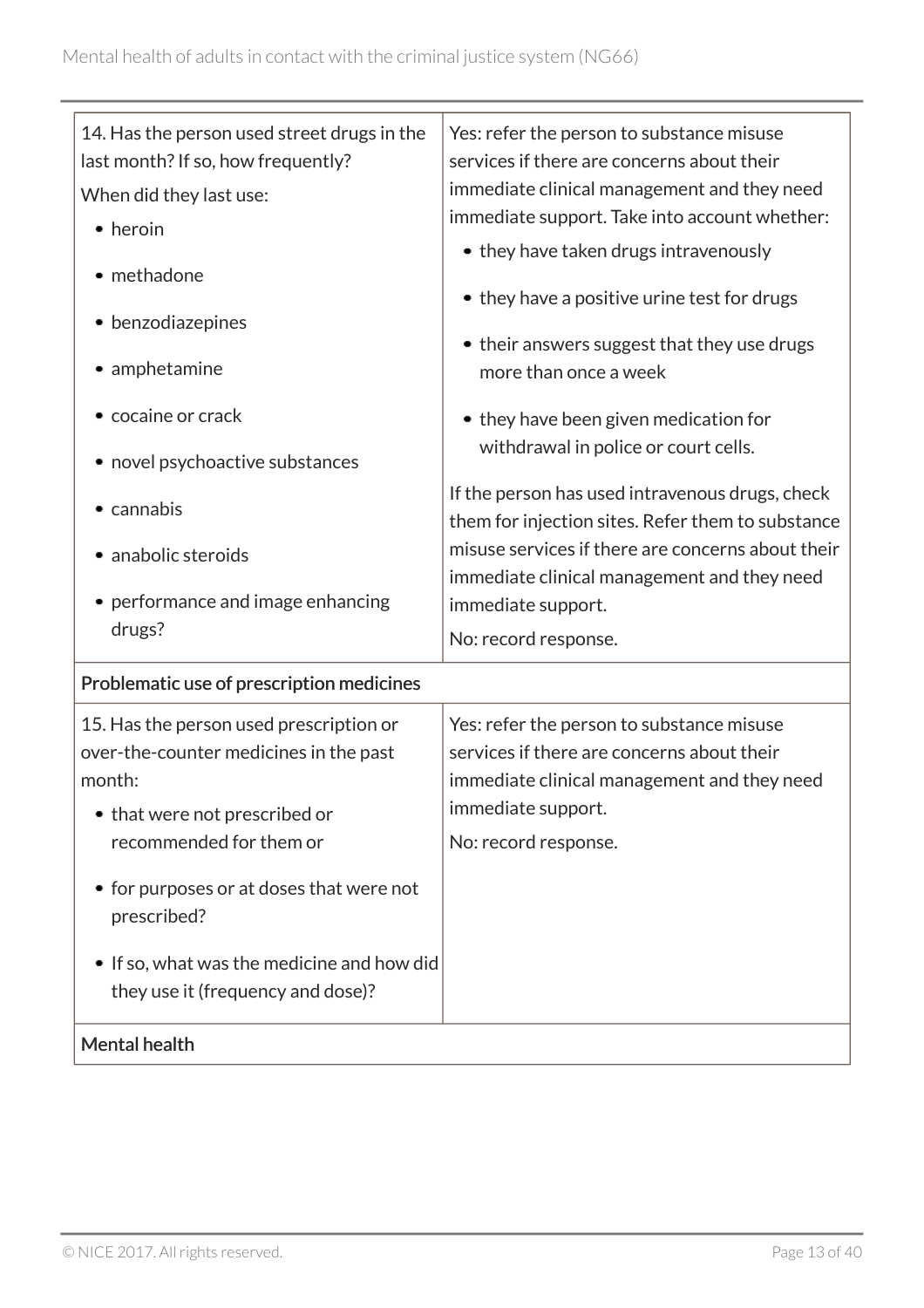| 16. Has the person ever seen a healthcare<br>professional or service about a mental<br>health problem (including a psychiatrist, GP,<br>psychologist, counsellor, community mental<br>health services, alcohol or substance misuse<br>services or learning disability services)?<br>If so, who did they see and what was the<br>nature of the problem? | Yes: refer the person for a mental health<br>assessment if they have previously seen a mental<br>health professional in any service setting.<br>No: record response. |
|--------------------------------------------------------------------------------------------------------------------------------------------------------------------------------------------------------------------------------------------------------------------------------------------------------------------------------------------------------|----------------------------------------------------------------------------------------------------------------------------------------------------------------------|
| 17. Has the person ever been admitted to a<br>psychiatric hospital, and if so:                                                                                                                                                                                                                                                                         | Yes: refer the person for a mental health<br>assessment.                                                                                                             |
| • when was their most recent discharge                                                                                                                                                                                                                                                                                                                 | No: record response.                                                                                                                                                 |
| • what is the name of the hospital                                                                                                                                                                                                                                                                                                                     |                                                                                                                                                                      |
| • what is the name of their consultant?                                                                                                                                                                                                                                                                                                                |                                                                                                                                                                      |
| 18. Has the person ever been prescribed<br>medicine for any mental health problems? If<br>SO:                                                                                                                                                                                                                                                          | Yes: refer the person for a mental health<br>assessment if they have taken medicine for<br>mental health problems.                                                   |
| • what was the medicine                                                                                                                                                                                                                                                                                                                                | No: record response.                                                                                                                                                 |
| • when did they receive it                                                                                                                                                                                                                                                                                                                             |                                                                                                                                                                      |
| • when did they take the last dose                                                                                                                                                                                                                                                                                                                     |                                                                                                                                                                      |
| • what is the current dose (if they are still<br>taking it)                                                                                                                                                                                                                                                                                            |                                                                                                                                                                      |
| • when did they stop taking it?                                                                                                                                                                                                                                                                                                                        |                                                                                                                                                                      |
| Self-harm and suicide risk                                                                                                                                                                                                                                                                                                                             |                                                                                                                                                                      |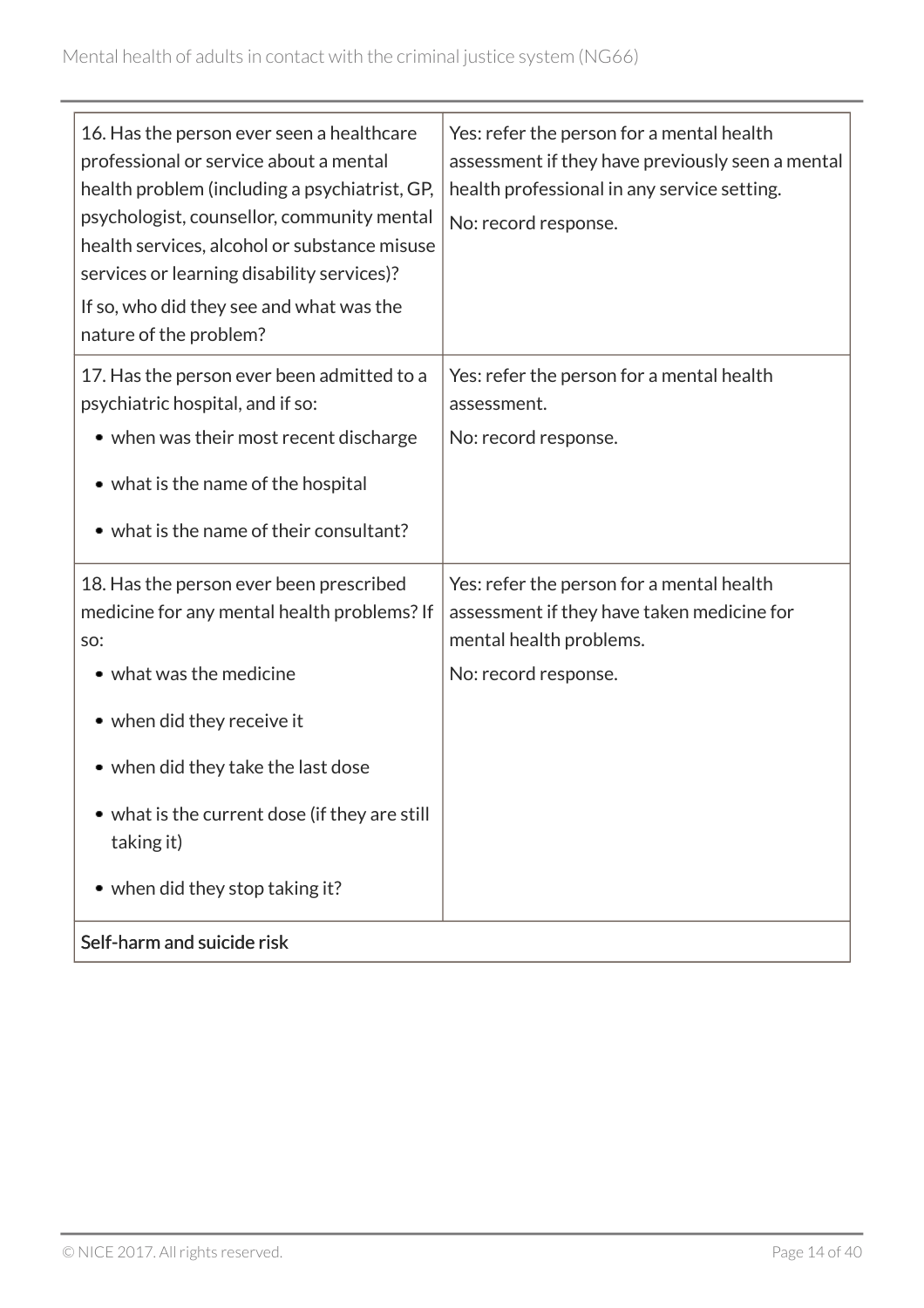| 19. Is the person:<br>• feeling hopeless or<br>• currently thinking about or planning to<br>harm themselves or attempt suicide? | Yes: refer the person for an urgent mental health<br>assessment. Open an Assessment, Care in<br>Custody and Teamwork (ACCT) plan if:<br>• there are serious concerns raised in response<br>to questions about self-harm, including<br>thoughts, intentions or plans, or observations<br>(for example, the patient is very withdrawn or<br>agitated) or<br>• the person has a history of previous suicide<br>attempts.<br>Be aware and record details of the impact of the<br>sentence on the person, changes in legal status<br>and first imprisonment, and the nature of the<br>offence (for example, murder, manslaughter,<br>offence against the person and sexual offences).<br>No: record response. |
|---------------------------------------------------------------------------------------------------------------------------------|----------------------------------------------------------------------------------------------------------------------------------------------------------------------------------------------------------------------------------------------------------------------------------------------------------------------------------------------------------------------------------------------------------------------------------------------------------------------------------------------------------------------------------------------------------------------------------------------------------------------------------------------------------------------------------------------------------|
| 20. Has the person ever tried to harm<br>themselves, and if so:<br>• do they have a history of suicide<br>attempts              | Yes: refer the person for a mental health<br>assessment if they have ever tried to harm<br>themselves.<br>No: record response.                                                                                                                                                                                                                                                                                                                                                                                                                                                                                                                                                                           |
| • was this inside or outside prison                                                                                             |                                                                                                                                                                                                                                                                                                                                                                                                                                                                                                                                                                                                                                                                                                          |
| • when was the most recent incident                                                                                             |                                                                                                                                                                                                                                                                                                                                                                                                                                                                                                                                                                                                                                                                                                          |
| • what was the most serious incident?                                                                                           |                                                                                                                                                                                                                                                                                                                                                                                                                                                                                                                                                                                                                                                                                                          |

### Identification and assessment throughout the care pathway (including second-stage health assessment in prisons)

Recommendations 1.3.6 to 1.3.8 apply both throughout the care pathway and to the second-stage health assessment in prisons. In non-prison settings, all staff should think about using the Correctional Mental Health Screen tool (see recommendation 1.3.6).

1.3.6 Consider using the [Correctional Mental Health Screen for Men \(CMHS-M\) or](#page-28-4) [Women \(CMHS-W\)](#page-28-4) to identify possible mental health problems if: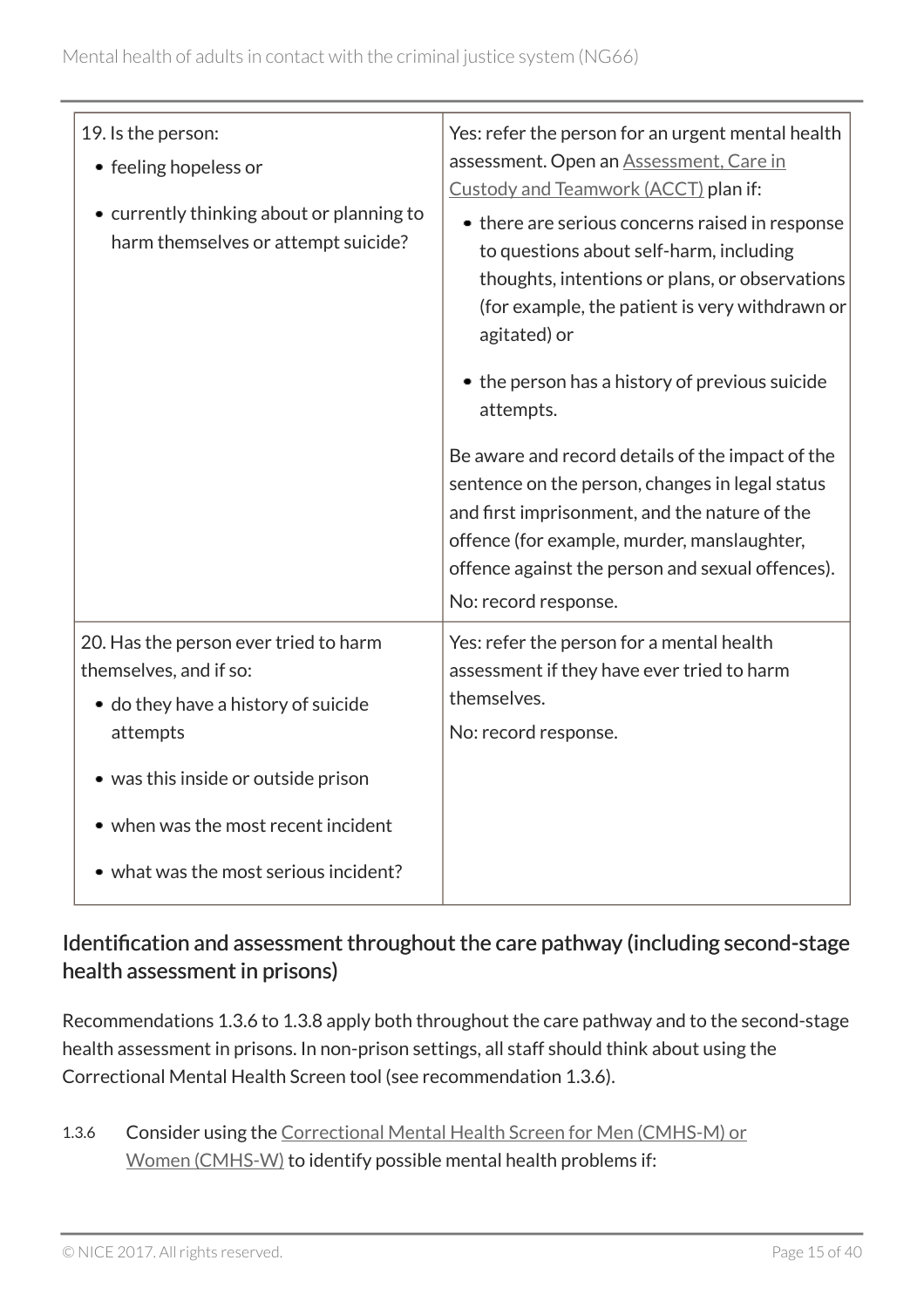- the person's history, presentation or behaviour suggest they may have a mental health problem
- the person's responses to the first-stage health assessment suggest they may have a mental health problem
- the person has a chronic physical health problem with associated functional impairment
- concerns have been raised by other agencies about the person's abilities to participate in the criminal justice process.
- 1.3.7 When using the CMHS-M or CMHS-W with a transgender person, use the measure that is in line with their preferred gender identity.
- 1.3.8 If a man scores 6 or more on the CMHS-M, or a woman scores 4 or more on the CMHS-W, or there is other evidence supporting the likelihood of mental health problems, practitioners should:
	- conduct a further assessment if they are competent to perform assessments of mental health problems or
	- refer the person to an appropriately trained professional for further assessment if they are not competent to perform such assessments themselves.

#### Carrying out a mental health assessment

- 1.3.9 Service providers should ensure that competent practitioners who have experience of working with people in contact with the criminal justice system with mental health problems:
	- perform the mental health assessment
	- coordinate the input of other professionals into the assessment when needed.
- 1.3.10 If there are concerns about a person's mental capacity, practitioners should:
	- perform a mental capacity assessment if they are competent to do this (or refer the person to a practitioner who is)
	- consider involving an advocate to support the person.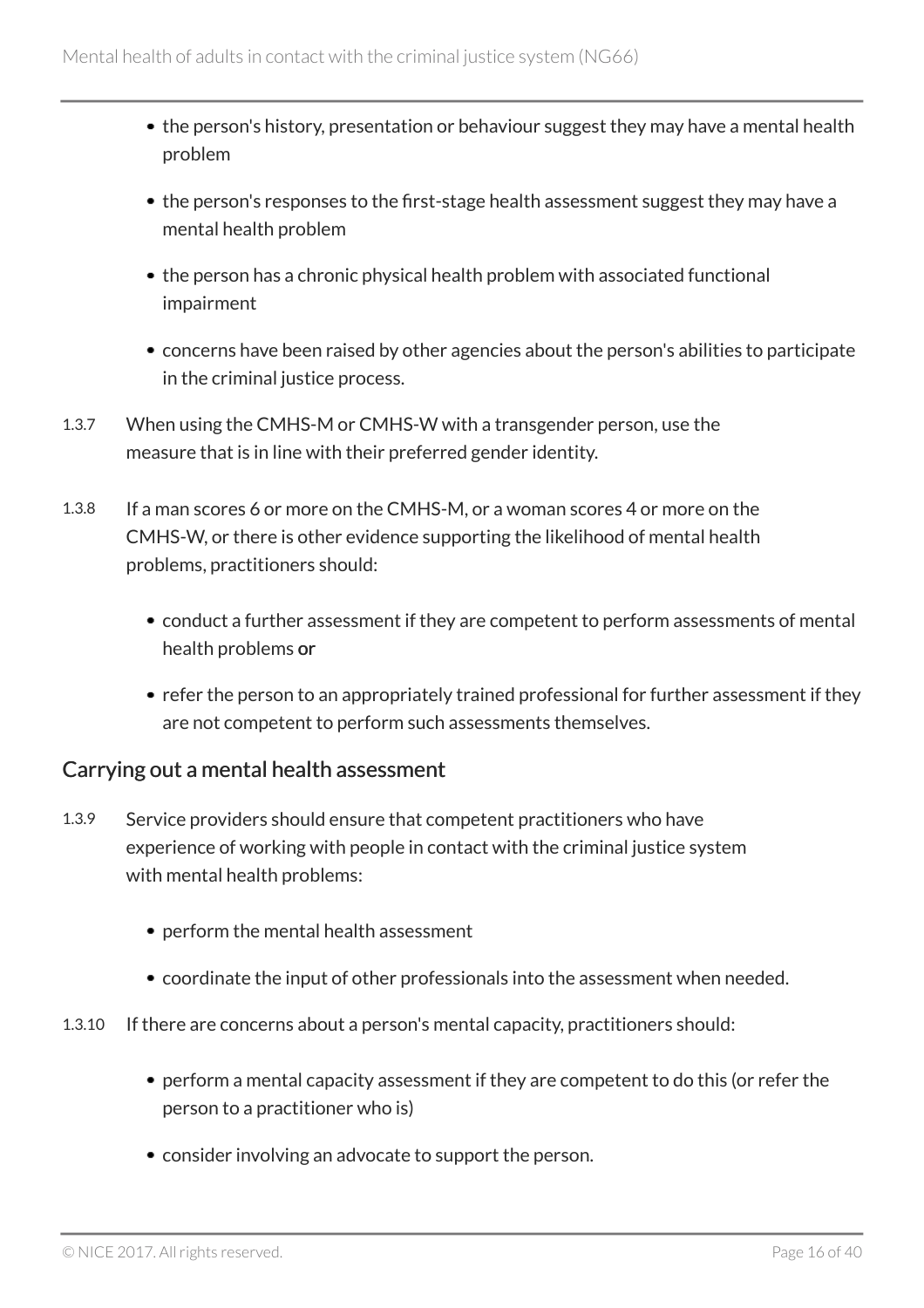- 1.3.11 All practitioners should discuss rights to confidentiality with people and explain:
	- what the mental health assessment is for and how the outcome of the assessment may be used
	- how consent for sharing information with named family members, [carers](#page-28-3) and other services should be sought
	- that the assessor may have a legal or ethical duty to disclose information relating the safety of the person or others, or to the security of the institution.
- 1.3.12 All practitioners should ensure mental health assessment is a collaborative process that:
	- involves negotiation with the person, as early as possible in the assessment process, about how information about them will be shared with others involved in their care
	- makes the most of the contribution of everyone involved, including the person, those providing care or legal advice and family members and carers
	- engages the person in an informed discussion of treatment, support and care options
	- allows for the discussion of the person's concerns about the assessment process.
- 1.3.13 Ensure all practitioners carrying out mental health assessments are competent to assess problems that commonly present, with an understanding of the context and setting in which they are done. They should:
	- tailor the content, structure and pace of an assessment to the person's needs and adjust the assessment as new information emerges
	- take into account the person's understanding of the problem
	- have knowledge and awareness of diagnostic classification systems and their limitations
	- appraise the reliability and validity of all available health and criminal justice systems records
	- identify and take into account the reasons for any significant differences between the assessor's views and those of the person and other agencies involved in their care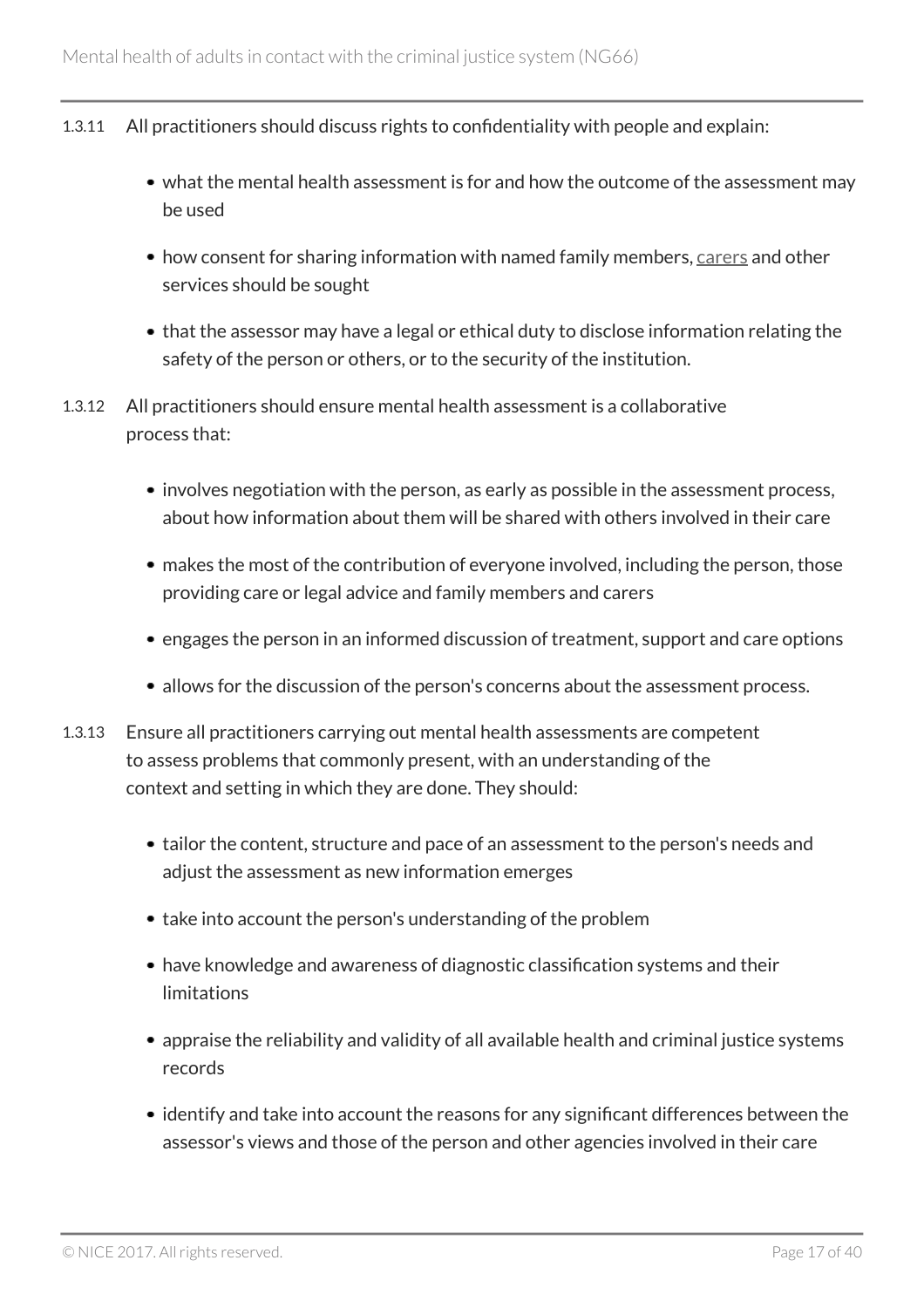- use validated tools relevant to the disorders or problems being assessed
- take into account the views of practitioners from other services involved in the person's care.
- 1.3.14 All practitioners carrying out mental health assessment should take into account the following when conducting an assessment of suspected mental health problems for people in contact with the criminal justice system:
	- the nature and severity of the presenting mental health problems (including cognitive functioning) and their development and history
	- coexisting mental health problems
	- coexisting substance misuse problems, including novel psychoactive substances
	- coexisting physical health problems
	- social and personal circumstances, including personal experience of trauma
	- social care, educational and occupational needs
	- people's strengths
	- available support networks, and the person's capacity to make use of them
	- previous care, support and treatment, including how the person responded to these
	- offending history and how this may interact with mental health problems.
- 1.3.15 When assessing people in contact with the criminal justice system all practitioners should:
	- recognise potential barriers to accessing and engaging in interventions and methods to overcome these at the individual and service level
	- discuss mental health problems and treatment options in a way that gives rise to hope and optimism by explaining that change is possible and attainable
	- be aware that people may have negative expectations based on earlier experiences with mental health services, the criminal justice system, or other relevant services.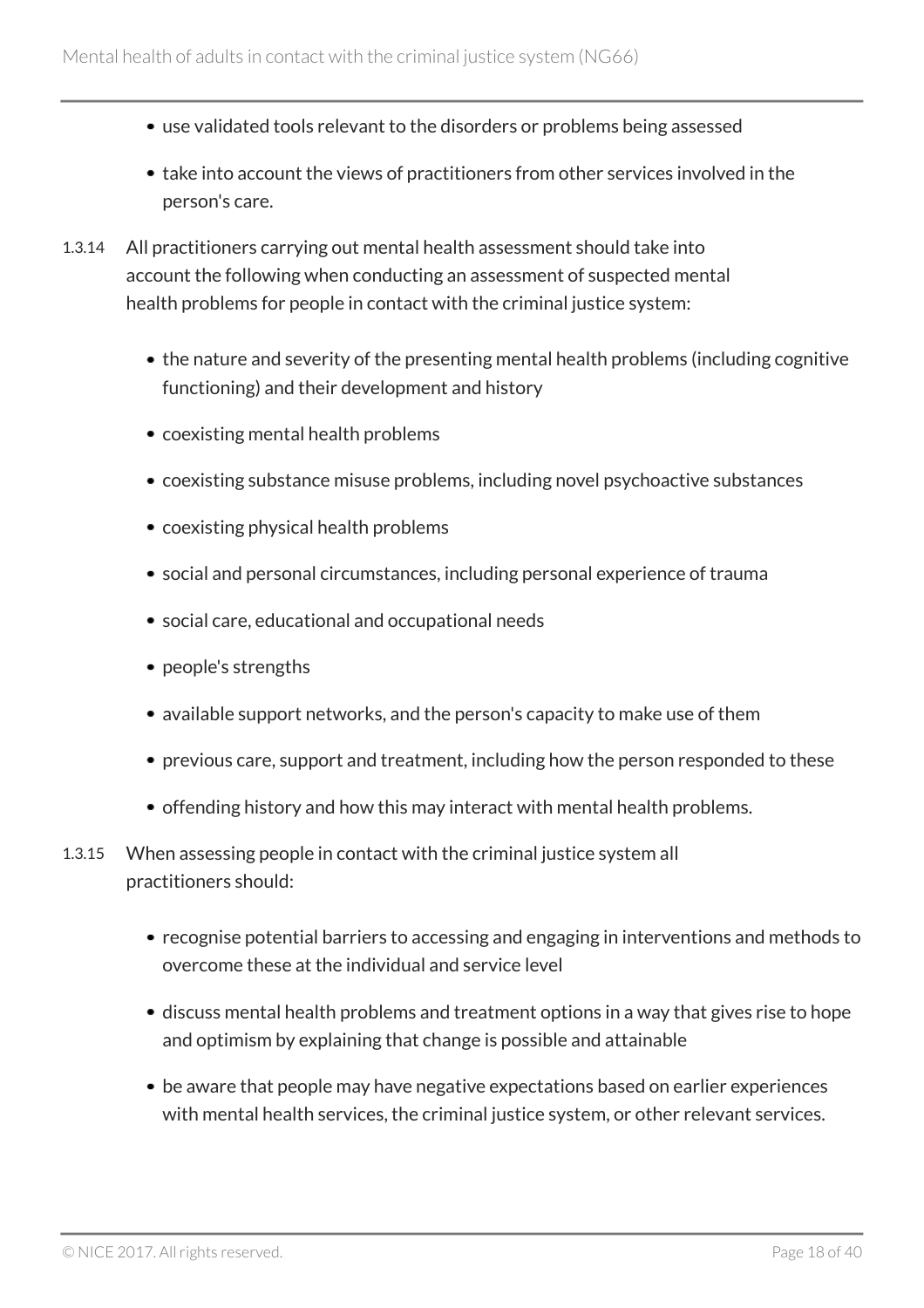- 1.3.16 All practitioners should share the outcomes of a mental health assessment, in accordance with legislation and local policies, subject to permission from the person where necessary, with:
	- the person and, if possible, their family members or carers
	- all staff and agencies (for example, probation service providers and secondary care mental health services) involved in the direct development and implementation of the plan
	- other staff or agencies (as needed) not directly involved in the development and implementation of the plan who could support the effective implementation and delivery of the plan.

#### Reviewing the mental health assessment

- 1.3.17 Practitioners should review and update mental health assessments:
	- if new information is available about the person's mental health problem
	- if there are significant differences between the views of the person and the views of the family, carers or staff that cannot be resolved through discussion
	- when major legal or life events occur
	- when the person is transferred between, or out of, criminal justice services
	- if a person experiences a significant change in care or support, for example, stopping an [Assessment, Care in Custody and Teamwork \(ACCT\)](#page-28-2) plan
	- if a person disengages or does not stick to their treatment plan
	- annually, or as required by local policy such as Care Programme Approach or Care Treatment Plan.
- 1.3.18 When updating mental health assessments, practitioners should consider:
	- reviewing and ensuring demographic information is accurate
	- reviewing psychological, social, safety, personal historical and criminological factors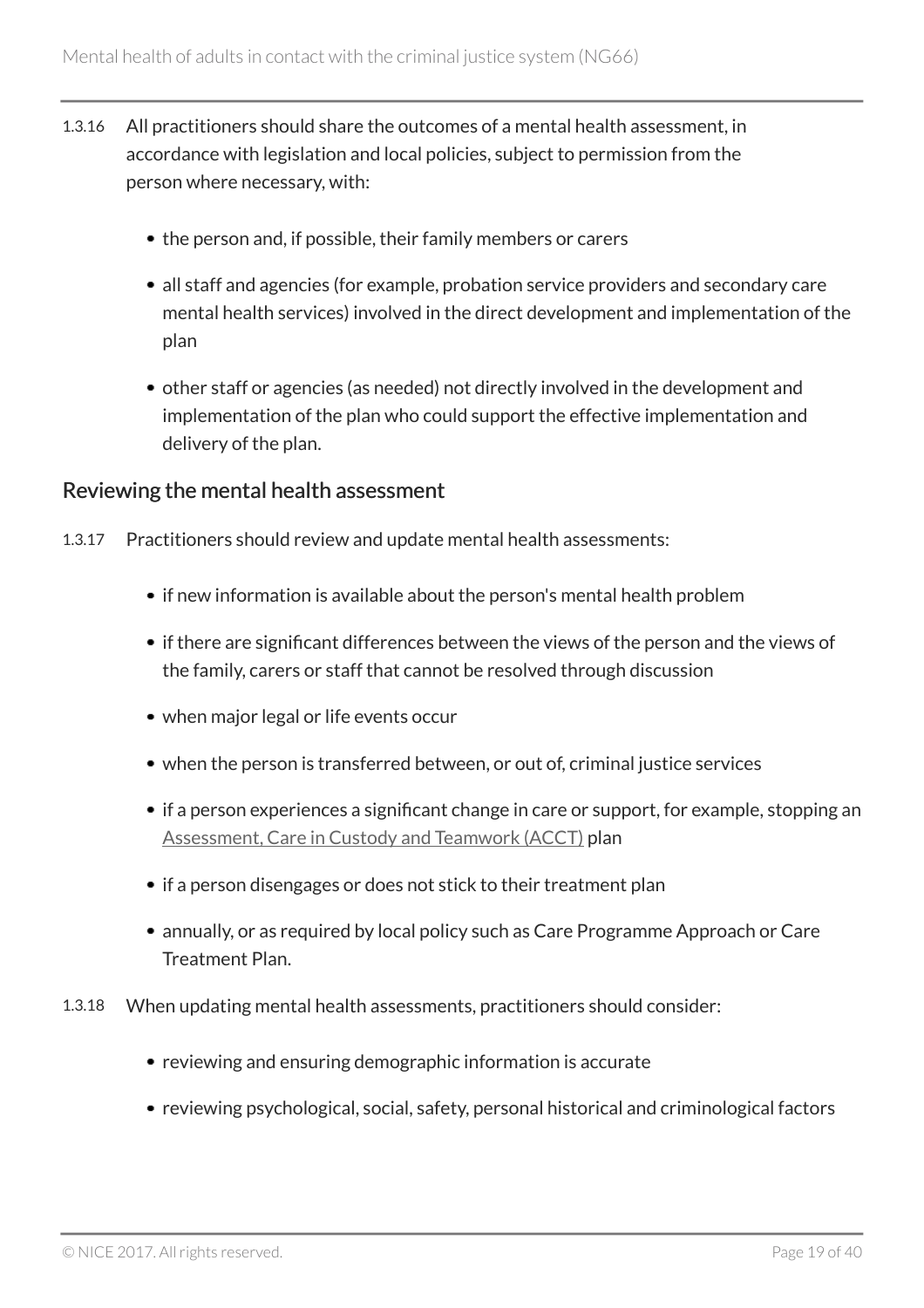- assessing multiple areas of need, including social and personal circumstances, physical health, occupational rehabilitation, education and previous and current care and support
- developing an increased understanding of the function of the offending behaviour and its relationship with mental health problems
- covering any areas not fully explored by the initial assessment.

#### <span id="page-19-0"></span>*1.4 Risk assessment and management*

- 1.4.1 Perform a risk assessment for all people in contact with the criminal justice system when a mental health problem occurs or is suspected.
- 1.4.2 All practitioners should take into account the following issues in risk assessments for people in contact with the criminal justice system:
	- risk to self, including self-harm, suicide, self-neglect, risk to own health and degree of vulnerability to exploitation or victimisation
	- risk to others that is linked to mental health problems, including aggression, violence, exploitation and sexual offending
	- causal and maintaining factors
	- the likelihood, imminence and severity of the risk
	- the impact of their social and physical environment
	- protective factors that may reduce risk.
- 1.4.3 During a risk assessment the practitioner doing the assessment should explain to the person that their behaviours may need to be monitored. This may include:
	- external monitoring of behaviours that may indicate a risk to self or others
	- self-monitoring of risk behaviours to help the person to identify, anticipate and prevent high-risk situations.
- 1.4.4 If indicated by their risk assessment, the practitioner doing the assessment should develop a risk management plan for a person. This should: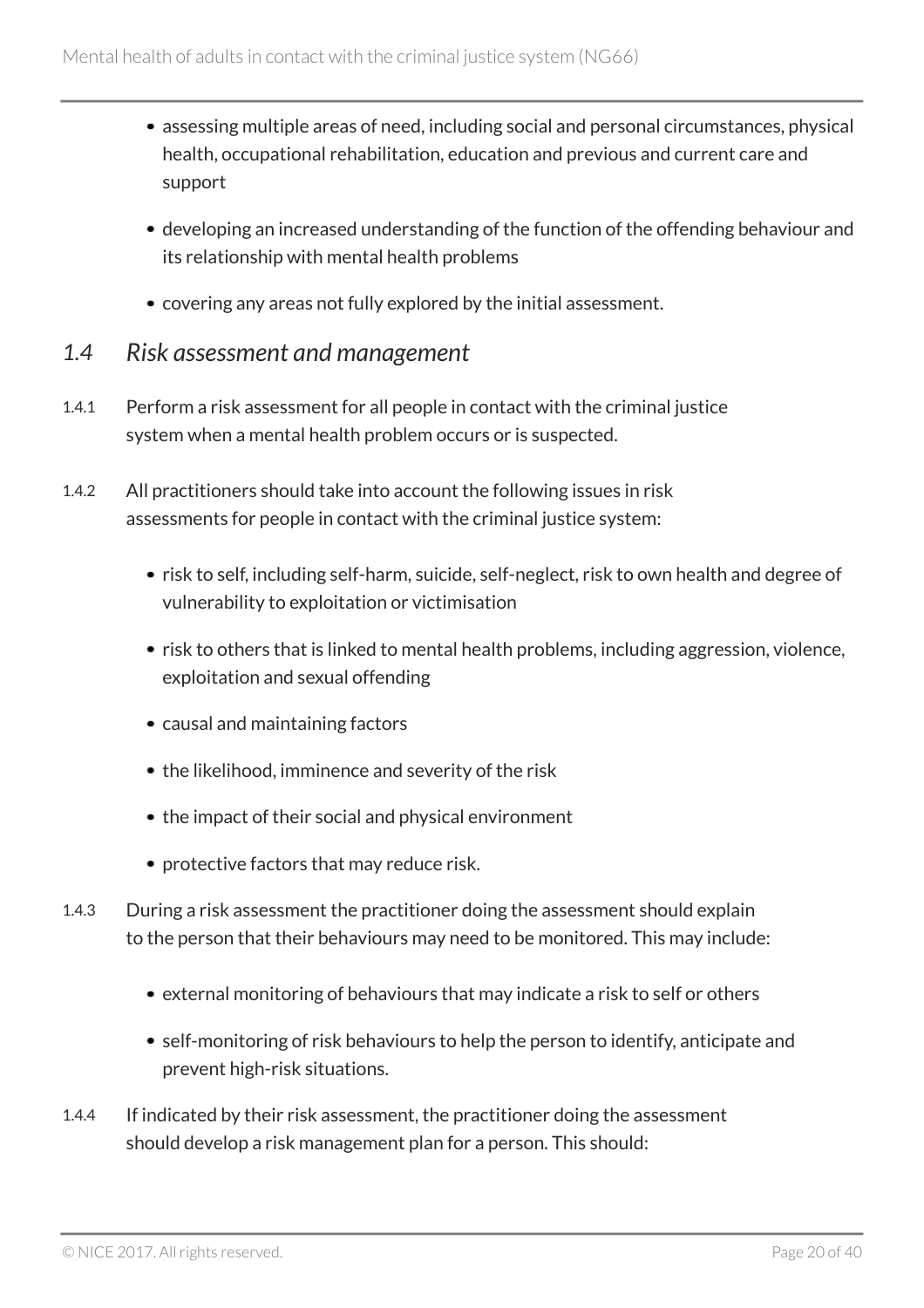- integrate with or be consistent with the mental health assessment and plan
- take an individualised approach to each person and recognise that risk levels may change over time
- set out the interventions to reduce risk at the individual, service or environmental level
- take into account any legal or statutory responsibilities which apply in the setting in which they are used
- be shared with the person (and their family members or [carers](#page-28-3) if appropriate) and relevant agencies and services subject to permission from the person where necessary
- be reviewed regularly by those responsible for implementing the plan and adjusted if risk levels change.
- 1.4.5 All practitioners should ensure that any risk management plan is:
	- informed by the assessments and interventions in relevant NICE guidance for the relevant mental health disorders, including the NICE guidelines on [self-harm in over](http://www.nice.org.uk/guidance/cg16) [8s: short-term management and prevention of recurrence](http://www.nice.org.uk/guidance/cg16) and [self-harm in over 8s:](http://www.nice.org.uk/guidance/cg133) [long-term management](http://www.nice.org.uk/guidance/cg133)
	- implemented in line with agreed protocols for safeguarding vulnerable people and the provision of [appropriate adults](#page-28-5)
	- implemented in line with agreed protocols in police custody, prisoner escort services, prison, community settings and probation service providers.
- 1.4.6 Ensure that the risk management plan is integrated with, and recorded in, the relevant information systems; for example, the ACCT procedure in prisons, the [Offender Assessment System \(OASys\)](#page-30-1) and [SystmOne](#page-30-2) and [Multi-Agency Risk](#page-29-2) [Assessment Conference \(MARAC\)](#page-29-2) and [Multi-Agency Public Protection](#page-29-3) [Arrangements \(MAPPA\)](#page-29-3).

### <span id="page-20-0"></span>*1.5 Care planning*

1.5.1 Develop a mental health care plan in collaboration with the person and, when possible, their family, [carers](#page-28-3) and advocates. All practitioners developing the plan should ensure it is integrated with care plans from other services, and includes: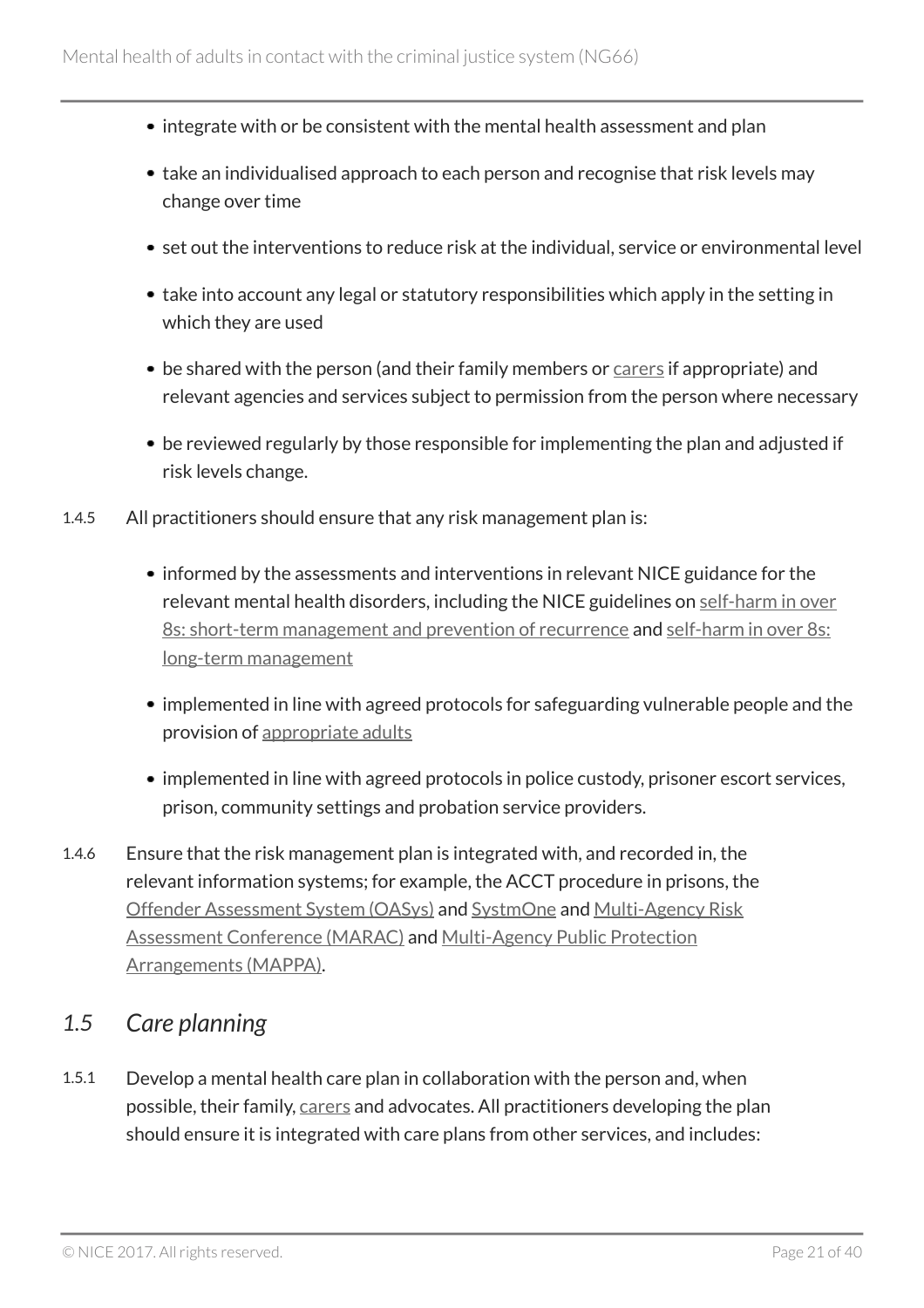- a profile of the person's needs (including physical health needs), identifying agreed goals and the means to progress towards them
- identification of the roles and responsibilities of those practitioners involved in delivering the care plan
- the implications of any mandated treatment programmes, post-release licences and transfer between institutions or agencies, in particular release from prison
- a clear strategy to access all identified interventions and services
- agreed outcome measures and timescale to evaluate and review the plan
- a risk management plan and a crisis plan if developed
- an agreed process for communicating the care plan (such as the Care Programme Approach or Care Treatment Plan) to all relevant agencies, the person, and their families and carers, subject to permission from the person where necessary.
- 1.5.2 When developing or implementing a mental health care plan all practitioners should take into account:
	- the ability of the person to take in and remember information
	- the need to provide extra information and support to help with the understanding and implementation of the care plan
	- the need for any adjustment to the social or physical environment
	- the need to adjust the structure, content, duration or frequency of any intervention
	- the need for any prompts or cognitive aids to help with delivery of the intervention.

#### <span id="page-21-0"></span>*1.6 Psychological interventions*

#### Delivering psychological interventions for mental health problems

- 1.6.1 Refer to relevant NICE guidance for the psychological treatment of mental health problems for adults in contact with the criminal justice system, taking into account the need:
	- to modify the delivery of psychological interventions in the criminal justice system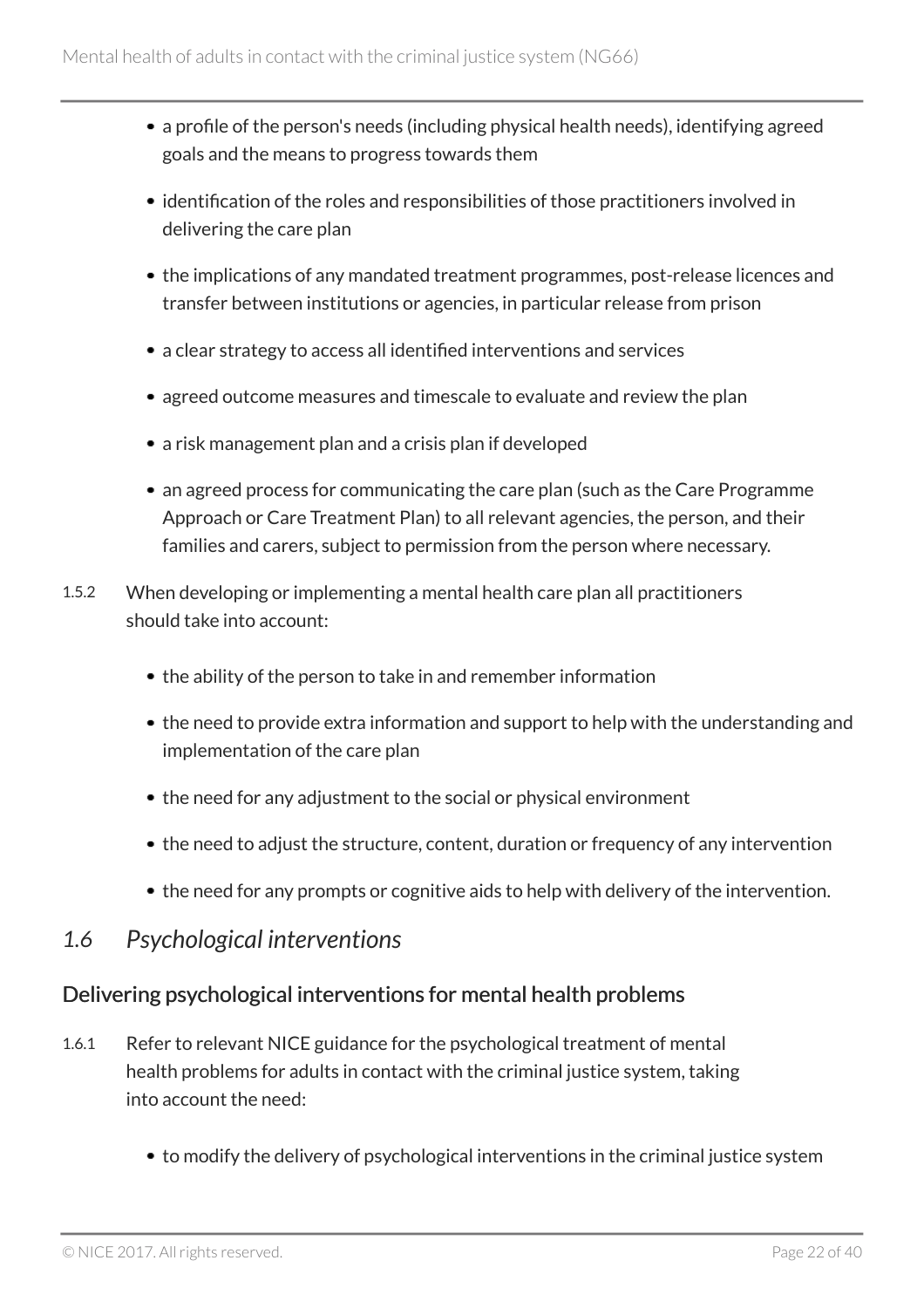- to ensure continuity of the psychological intervention (for example, transfer between prison settings or on release from prison)
- for staff to be trained and competent in the interventions they are delivering
- for supervision
- for audit using routinely available outcome measures.
- 1.6.2 Be aware that many people in contact with the criminal justice system (including people with a diagnosis of personality disorder) may have difficulties with:
	- accurately interpreting and controlling emotions
	- impulse control (for example, difficulty planning, seeking high levels of stimulation, ambivalent about consequences of their negative actions)
	- experiencing themselves as having a lack of autonomy (for example, seeing their actions as pointless, having difficulties in setting and achieving goals)
	- having an unstable sense of self that varies depending on context or is influenced by the people they interact with
	- social functioning (for example, relating to, cooperating with and forming relationships with others, difficulties understanding their own and others' needs)
	- occupational functioning.

#### Personality disorder

- 1.6.3 Providers of services should ensure staff are able to identify common features and behaviours associated with personality disorders and use these to inform the development of [programmes of care](#page-30-3).
- 1.6.4 Practitioners should ensure interventions for people with a diagnosis of personality disorder or associated problems are supportive, facilitate learning and develop new behaviours and coping strategies in the following areas:
	- problem solving
	- emotion regulation and impulse control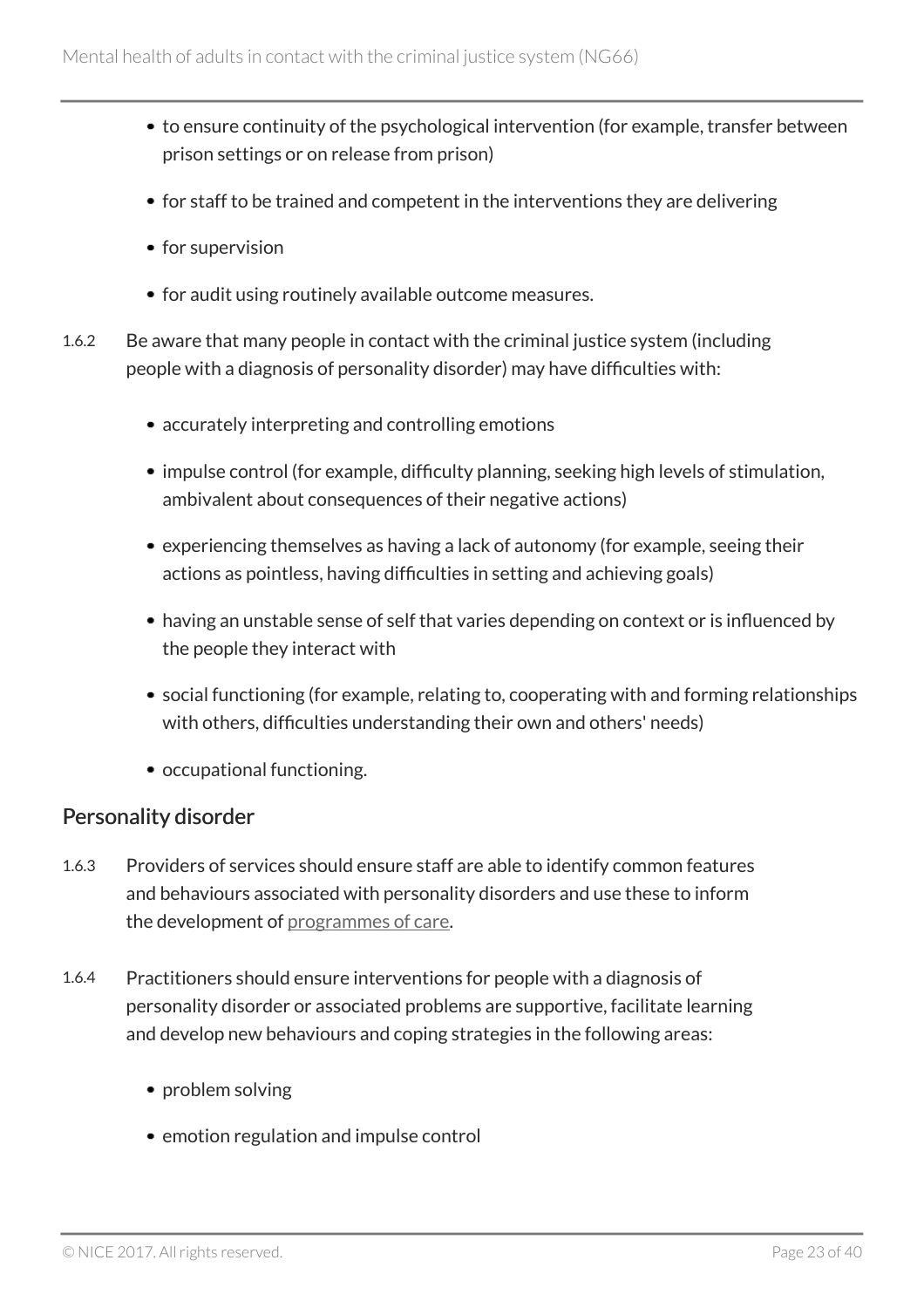- managing interpersonal relationships
- self-harm
- use of medicine (including reducing polypharmacy).
- 1.6.5 Practitioners should be aware when delivering interventions for people with mental health problems that having a personality disorder or an associated problem may reduce the effectiveness of interventions. Think about:
	- providing additional support
	- adjusting the duration and intensity of psychological interventions if standard protocols have not worked
	- delivering complex interventions in a [multidisciplinary](#page-30-4) context.
- 1.6.6 Practitioners should not exclude people with personality disorders from any health or social care service, or intervention for comorbid disorders, as a direct result of their diagnosis.

#### Specific psychological interventions

- 1.6.7 Practitioners should consider using [contingency management](#page-28-6) to reduce drug misuse and promote engagement with services for people with substance misuse problems.
- 1.6.8 Practitioners delivering contingency management programmes should:
	- agree with the person the behaviour that is the target of change
	- provide incentives in a timely and consistent manner
	- confirm the person understands the relationship between the treatment goal and the incentive schedule
	- make incentives reinforcing and supportive of a healthy and drug-free lifestyle.
- 1.6.9 Practitioners should consider referral to a therapeutic community specifically for substance misuse for people in prison with a minimum 18-month sentence who have an established pattern of drug misuse.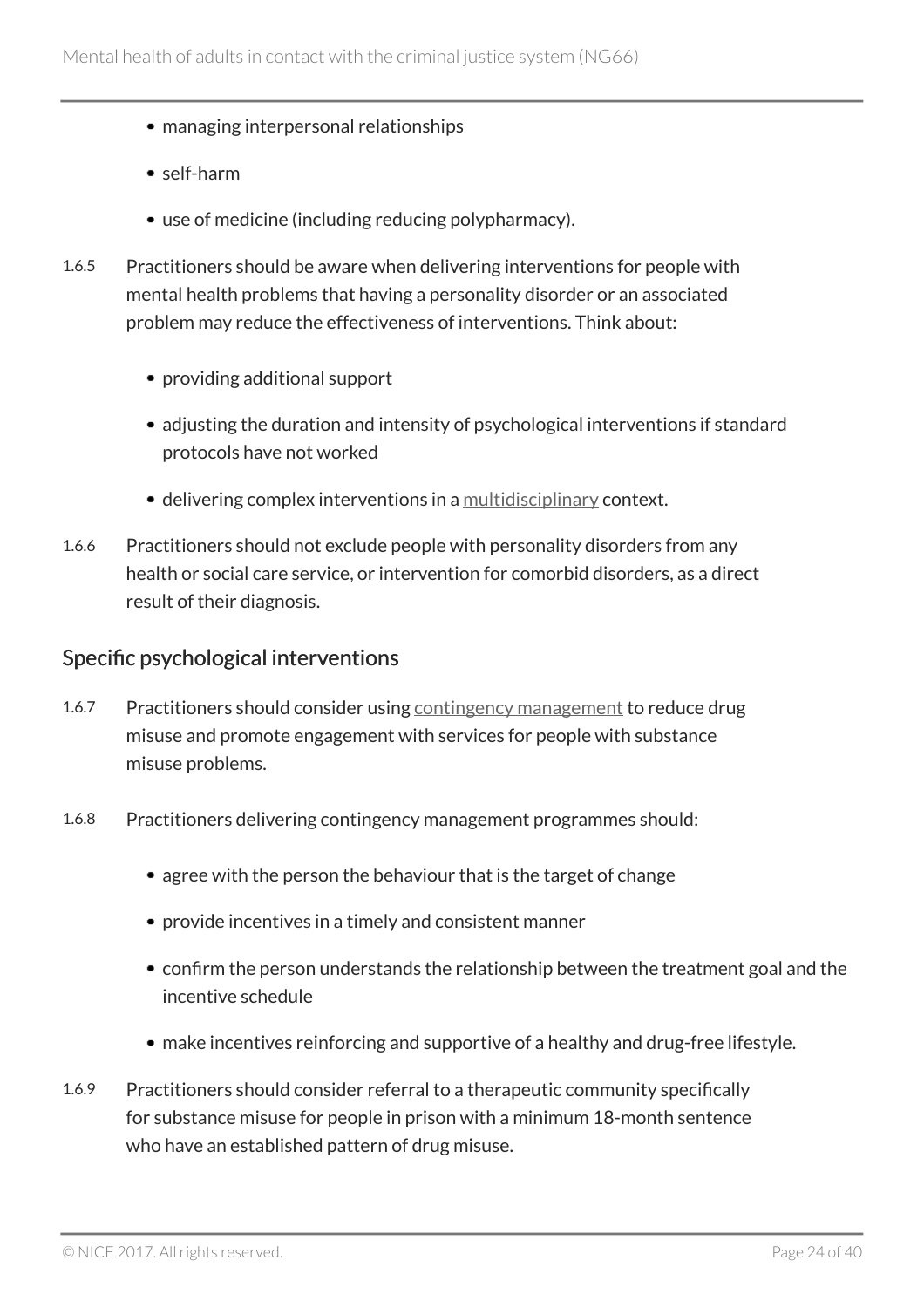- 1.6.10 When setting up therapeutic community programmes in prison settings in a separate wing of a prison for people with substance misuse problems, aim to:
	- include up to 50 prisoners in the programme
	- provide treatment for between 12 and 18 months, made up of:
		- twice-weekly group therapy sessions (mean group size of 8)
		- daily (5 days only) community meeting for all wing residents
		- daily (5 days only) social activity groups for all wing residents
		- a once-weekly individual review meeting (20 minutes).
- 1.6.11 Consider psychological interventions for paraphilias only when delivered as part of a research programme.

#### <span id="page-24-0"></span>*1.7 Pharmacological interventions*

- 1.7.1 Refer to relevant NICE guidance for pharmacological interventions for mental health problems in adults in contact with the criminal justice system. Take into account:
	- risks associated with [in-possession medicines](#page-29-0)
	- administration times for medication
	- availability of medicines in the first 48 hours of transfer to prison
	- availability of medicines after release from prison.
- 1.7.2 Refer to NICE's guidance on [attention deficit hyperactivity disorder](http://www.nice.org.uk/guidance/cg72) (ADHD) when prescribing pharmacological interventions for this condition.
- 1.7.3 Review all medicines prescribed for sleep problems and the management of chronic pain to:
	- establish the best course of treatment (seek specialist advice if needed)
	- assess the risk of diversion or misuse of medicines.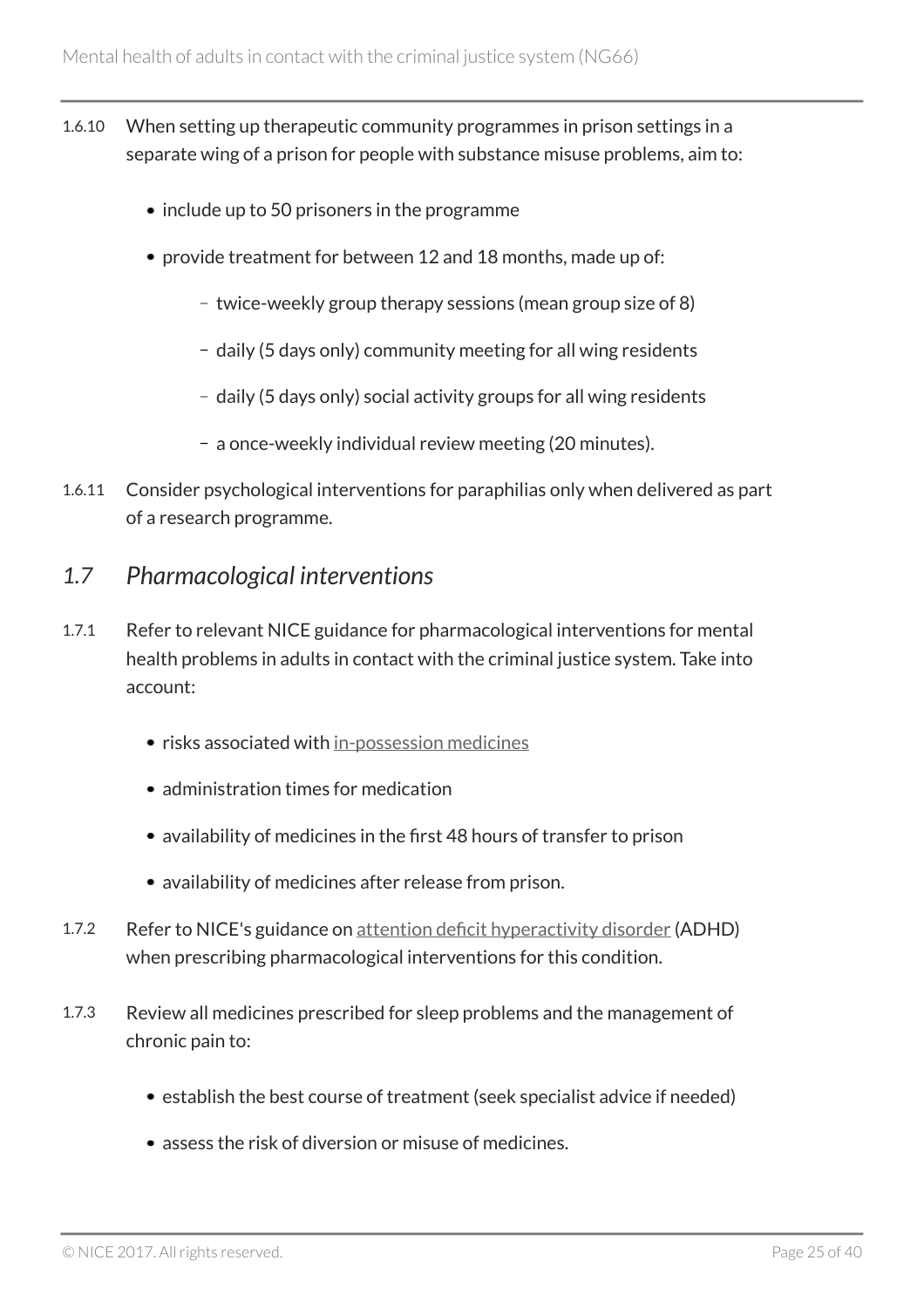### <span id="page-25-0"></span>*1.8 Organisation of services*

#### Service structures and delivery

- 1.8.1 Commissioners and providers of criminal justice services and healthcare services should support the development of liaison and diversion functions for police custody and the courts that provide prompt access to the following:
	- the effective identification and recognition of mental health problems
	- a comprehensive mental health assessment
	- advice on immediate care and management
	- appropriate treatment and care (including medication).
- 1.8.2 Providers of criminal justice services and healthcare services should consider diverting people from standard courts to dedicated drug courts if the offence is linked to substance misuse and was non-violent.
- 1.8.3 Commissioners and providers of criminal justice services and healthcare services should consider establishing joint working arrangements between healthcare, social care and police services for managing urgent and emergency mental health presentations in the community (for example, [street triage\)](#page-30-5). Include:
	- joint training for police, healthcare and social care staff
	- agreed protocols for joint working developed and reviewed by a multi-agency group
	- agreed protocols for effective communication within and between agencies
	- agreed referral pathways for urgent and emergency care and routine care.
- 1.8.4 Commissioners and providers of criminal justice services and healthcare services should ensure effective identification, assessment, coordination and delivery of care for all people with a mental health problem in contact with the criminal justice system. This should include people who are transferring from young offender services and those on probation. In particular, ensure that: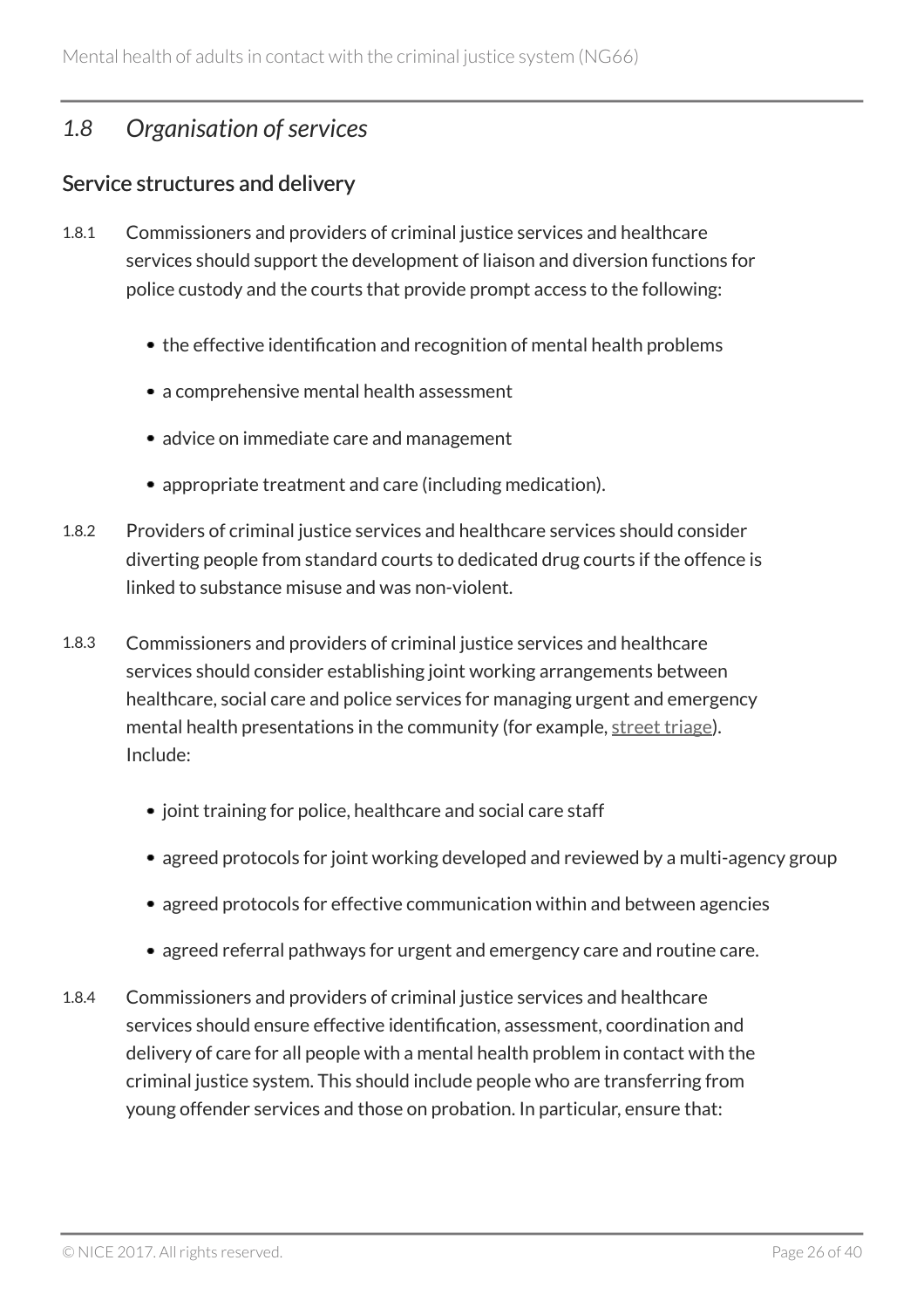- all people with a severe or complex mental health problem have a designated care coordinator
- during transitions between services care plans are shared and agreed between all services
- effective protocols are in place to support routine data sharing and, when necessary, joint plans of care between health services (including primary and secondary care services) and criminal justice agencies to reduce unnecessary assessments and promote effective interventions.

### <span id="page-26-0"></span>*1.9 Staff training*

- 1.9.1 Commissioners and providers of criminal justice services and healthcare services should ensure that all staff working in the criminal justice system, who provide direct care or supervision, have a comprehensive induction, covering:
	- the purpose of the service in which they work, and the role and availability of other related local services, including pathways for referral
	- the roles, responsibilities and processes of criminal justice, health and social care staff
	- legislation and local policies relevant to their role, for sharing information with others involved in the person's care
	- protocols for dealing with mental health problems in the criminal justice system (for example, [in-possession medicines](#page-29-0), side effects, withdrawal)
	- the importance of clear communication, including avoiding acronyms and using consistent terminology.
- 1.9.2 Commissioners and providers of criminal justice services and healthcare services should educate all staff about:
	- the stigma and discrimination associated with mental health problems and associated behaviours, such as self-harm
	- the need to avoid judgemental attitudes
	- the need to avoid using inappropriate terminology.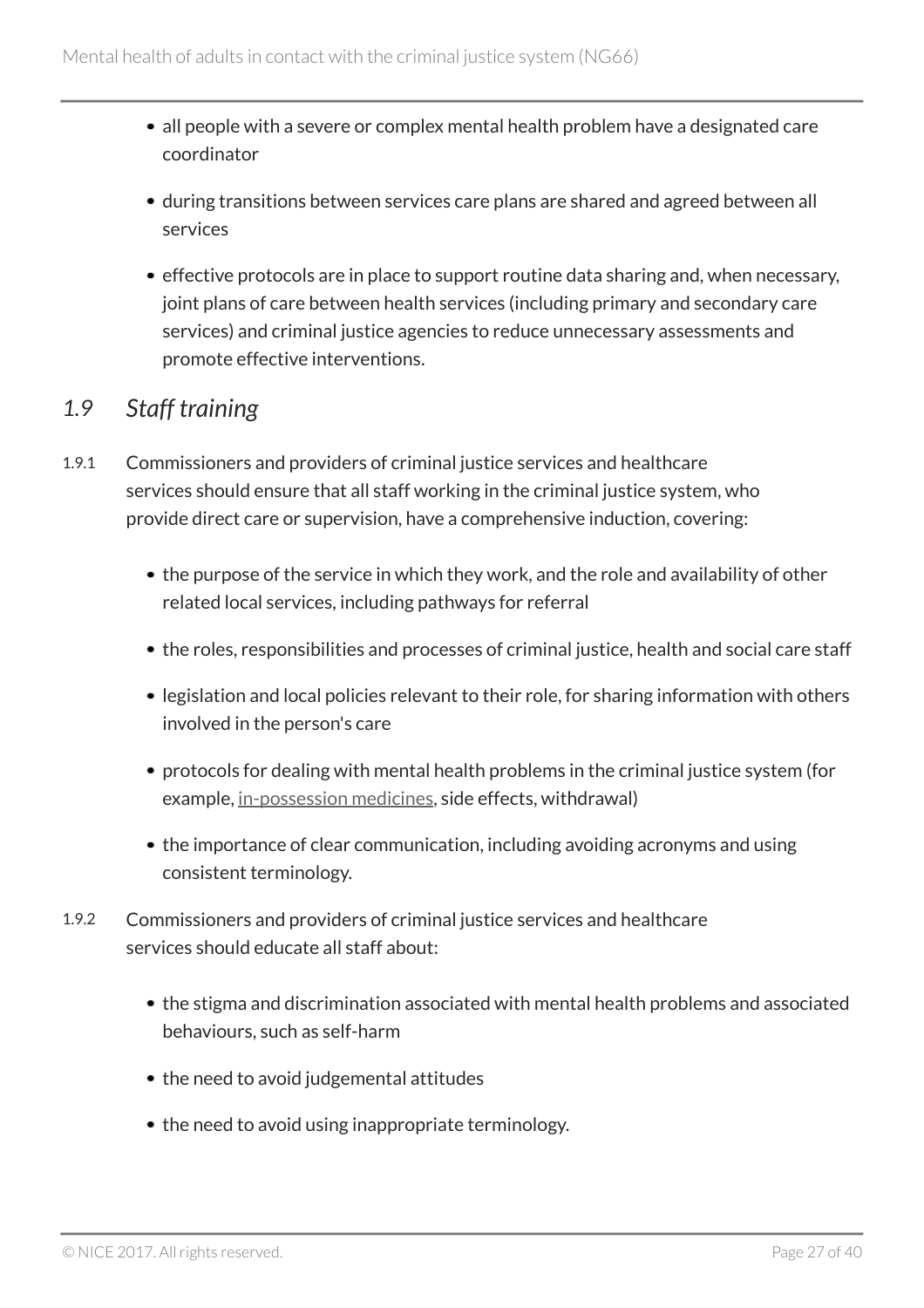- 1.9.3 Provide multidisciplinary and multi-agency training (as part of both induction training and continuing professional development) to increase consistency, understanding of ways of working, and promotion of positive working relationships for all staff who work in the criminal justice system on:
	- the prevalence of mental health problems in the criminal justice system, and why such problems may bring people into contact with the criminal justice system
	- the main features of commonly occurring mental health problems seen in the criminal justice system, and the impact these may have on behaviour and compliance with rules and statutory requirements
	- recognising and responding to mental health problems and communication problems that arise from, or are related to, physical health problems.
- 1.9.4 Give all staff involved in direct care, training (as part of induction training and continuing professional development) and supervision to support them in:
	- dealing with critical incidents, including emergency life support
	- managing stress associated with working in the criminal justice system and how this may affect their interactions with people and their own mental health and wellbeing
	- the recognition, assessment, treatment and management of self-harm and suicide
	- de-escalation methods to minimise the use of restrictive interventions
	- recognition of changes in behaviour, taking into account that these may indicate the onset of, or changes to, mental health problems
	- knowledge of effective interventions for mental health problems
	- developing and maintaining safe boundaries and constructive relationships
	- delivering interventions within the constraints of the criminal justice system (for example, *[jail craft](#page-29-4)* training, formulation skills).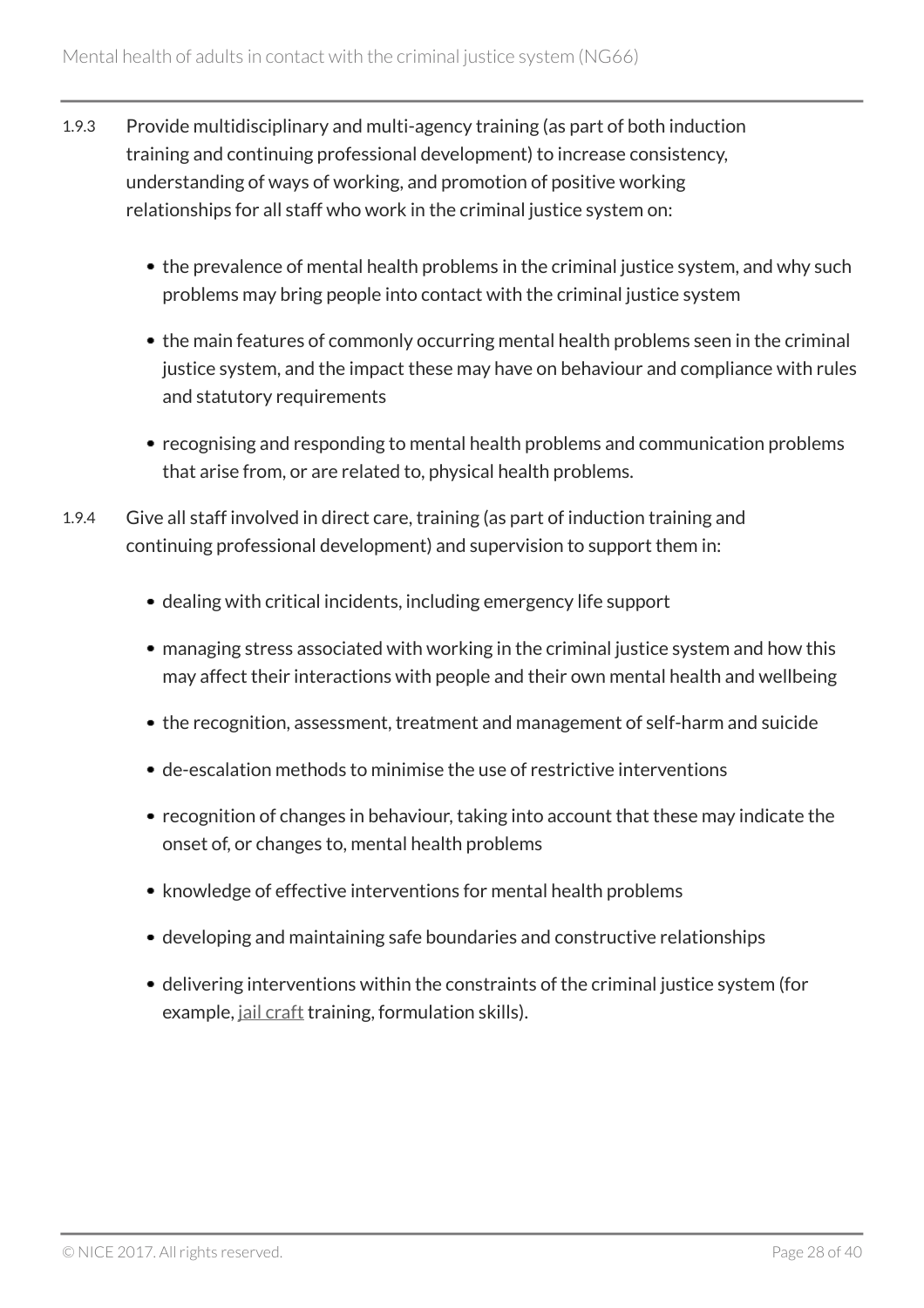# <span id="page-28-0"></span>*Terms used in this guideline*

### <span id="page-28-2"></span>Assessment, Care in Custody and Teamwork (ACCT)

ACCT is a prisoner-centred, flexible care-planning system which, when used effectively, can reduce risk, primarily of self-harm. The ACCT process is necessarily prescriptive and it is vital that all stages are followed in the timescales prescribed.

#### <span id="page-28-1"></span>Acquired cognitive impairment

Any cognitive impairment that develops after birth, including traumatic brain injury, stroke, and neurodegenerative disorders such as dementia.

#### <span id="page-28-5"></span>Appropriate adult

A person who is responsible for protecting (or 'safeguarding') the rights and welfare of a child or 'mentally vulnerable' adult who is either detained by police or is interviewed under caution voluntarily. The role was created alongside the [Police and Criminal Evidence Act \(PACE\) 1984](http://www.legislation.gov.uk/ukpga/1984/60/contents).

#### <span id="page-28-3"></span>Carer

A person who provides unpaid support to someone who is ill, having trouble coping or who has disabilities.

#### <span id="page-28-6"></span>Contingency management

A set of techniques that focus on the use of reinforcement to change certain specified behaviours. These may include promoting abstinence from drugs (for example, cocaine), reducing drug misuse (for example, illicit drug use by people receiving methadone maintenance treatment), and improving adherence to interventions that can improve physical health outcomes.

### <span id="page-28-4"></span>Correctional Mental Health Screen for men (CMHS-M) or women (CMHS-W)

This is a screening tool that measures acute mental health issues present in people in prison. Questions are answered in a yes–no format, and then rated on a Likert-scale from 1 (low risk or need) to 5 (high risk or need), depending on severity.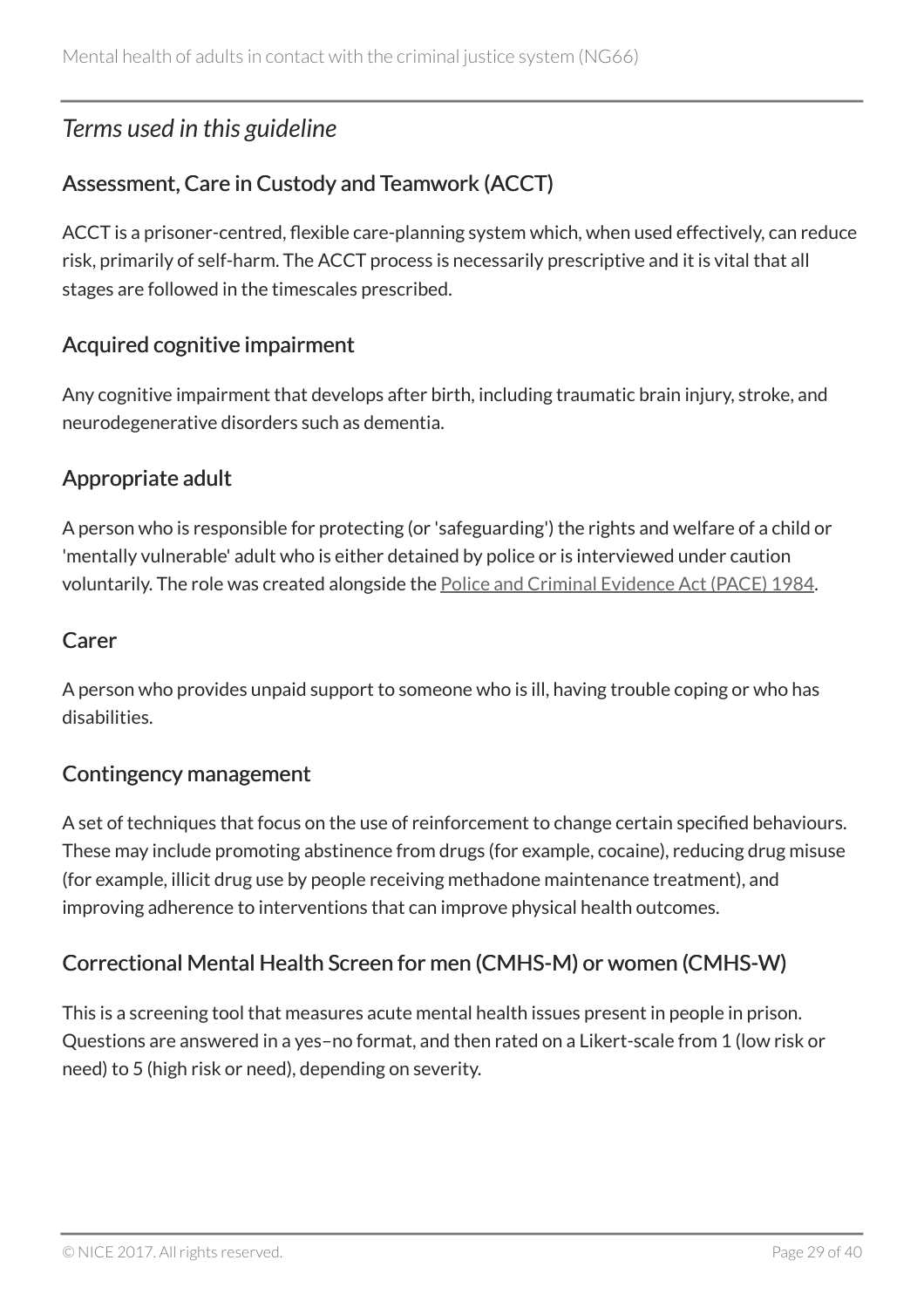#### <span id="page-29-0"></span>In-possession medicine

Medicine is said to be held in-possession if a person (usually in a prison or other secure setting) is responsible for holding and taking it themselves.

#### <span id="page-29-4"></span>Jail craft

Learned, knowledgeable work depending on experience and fine judgements in a prison setting – often learned by new staff working in prisons through shadowing and being mentored by experienced staff.

#### Liaison and diversion service

This is a service that aims to identify people who have mental health problems who come into contact with the criminal justice system before they enter prison. They may be able to liaise and refer people they identify with mental health problems to local services or divert someone out of the criminal justice system, for example by arranging a Mental Health Act assessment. A liaison and diversion service may be in the form of a street triage service (see below) or they can be based in police custody suites or the court cells.

#### <span id="page-29-1"></span>Mental health in-reach team

A secondary mental health team based in prisons to support adults in prison. The team will be part of the NHS trust for the area the prison is located. This team may consist of the same types of staff who work in community mental health teams, including community psychiatric nurses, social workers, psychologists, occupational therapists and psychiatrists.

#### <span id="page-29-3"></span>Multi-Agency Public Protection Arrangements (MAPPA)

These arrangements are designed to protect the public, including previous victims of crime, from serious harm by sexual and violent offenders. They require the local criminal justice agencies and other bodies dealing with offenders to work together in partnership in dealing with these offenders.

#### <span id="page-29-2"></span>Multi-Agency Risk Assessment Conference (MARAC)

This is a monthly meeting where professionals across criminal justice agencies and other bodies dealing with offenders share information on high risk cases of domestic violence and abuse and put in place a risk management plan.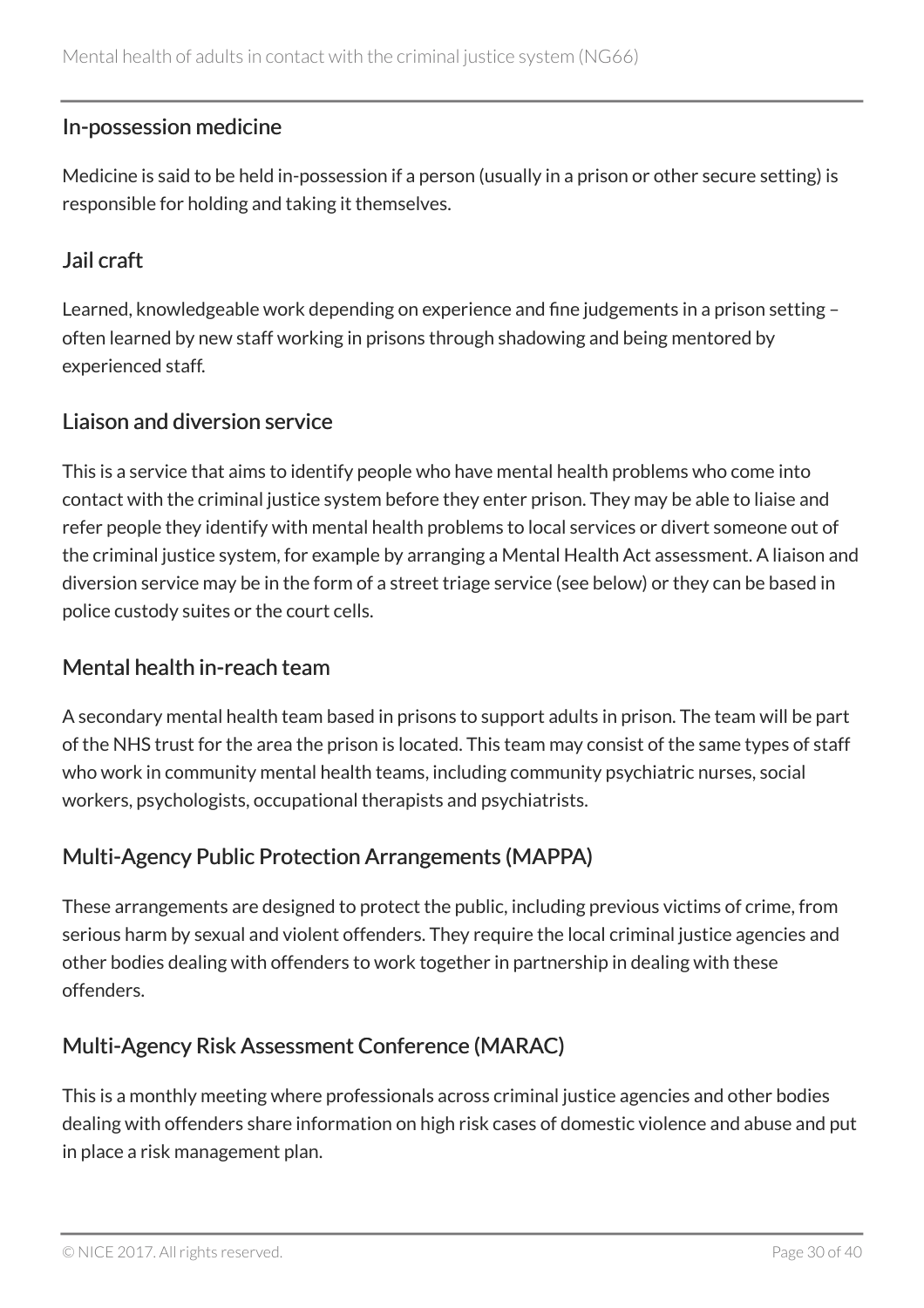#### <span id="page-30-4"></span>**Multidisciplinary**

A multidisciplinary team Is a group of experts from different disciplines who each provide specific support to a person, working as a team.

#### <span id="page-30-1"></span>Offender Assessment System (OASys)

This is a risk and needs assessment tool. It identifies and classifies offending related needs, such as a lack of accommodation, poor educational and employment skills, substance misuse, relationship problems, and problems with thinking and attitudes and the risk of harm offenders pose to themselves and others.

#### <span id="page-30-3"></span>Programme of care

This is developed from a comprehensive assessment of a person's needs and sets out how those needs might be met, who is responsible for meeting those needs, and how the programme of care will be evaluated and reviewed.

#### <span id="page-30-5"></span>Street triage

Schemes involving mental health professionals providing on-the-spot support to police officers who are dealing with people with possible mental health problems.

#### <span id="page-30-2"></span>**SystmOne**

A clinical computer system used widely by healthcare professionals in the UK to manage electronic patient records. SystmOne is the standard system currently used in prisons in England and Wales.

<span id="page-30-0"></span> $^{\left[ \cdot\right] }$ This guideline covers the full range of mental health problems including common mental disorders, substance misuse disorders, neurodevelopmental disorders and personality disorders.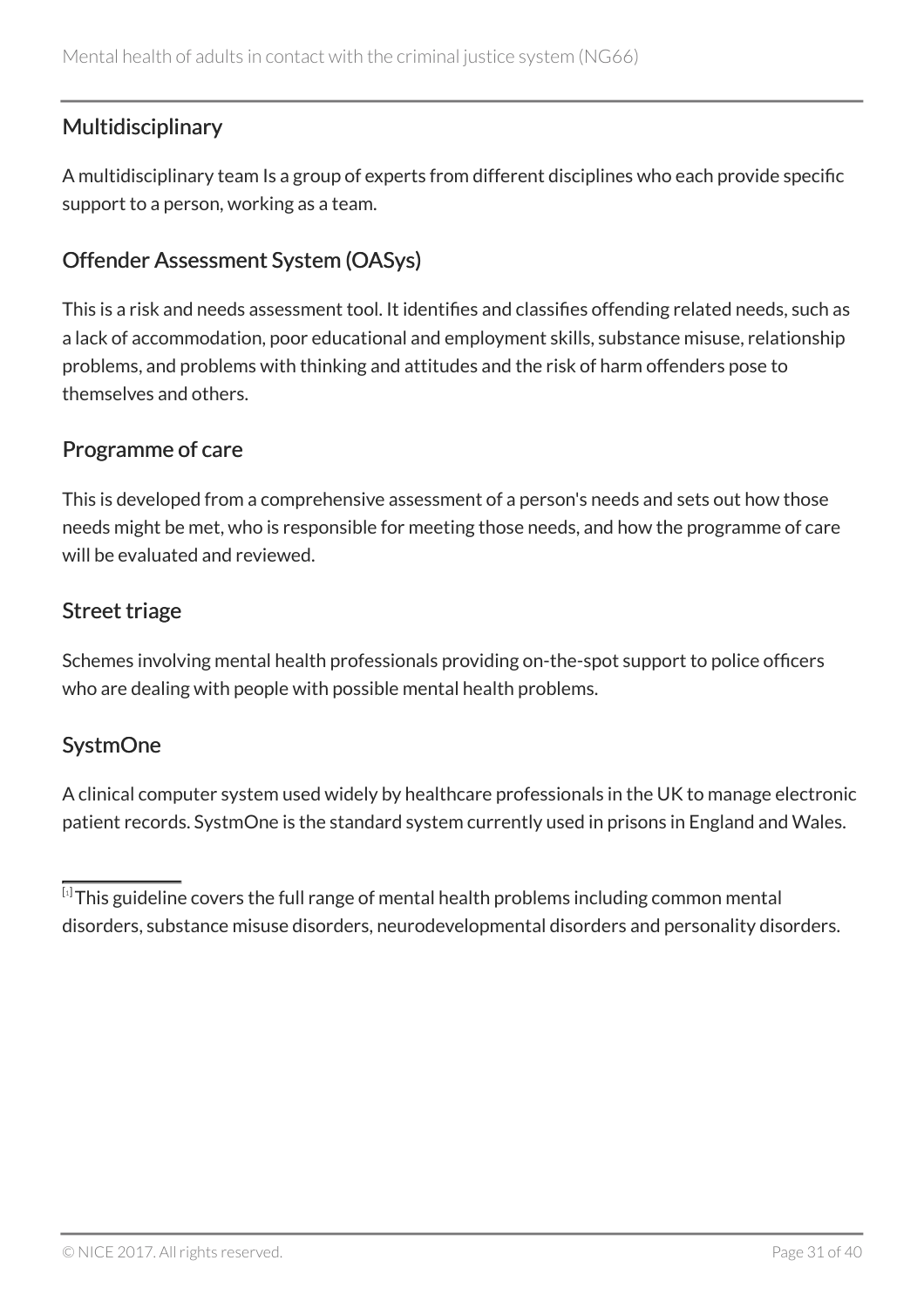# <span id="page-31-0"></span>Putting this guideline into practice

NICE has produced [tools and resources](http://www.nice.org.uk/guidance/ng66/resources) to help you put this guideline into practice.

Putting recommendations into practice can take time. How long may vary from guideline to guideline, and depends on how much change in practice or services is needed. Implementing change is most effective when aligned with local priorities.

Changes recommended for clinical practice that can be done quickly – like changes in prescribing practice – should be shared quickly. This is because healthcare professionals should use guidelines to guide their work – as is required by professional regulating bodies such as the General Medical and Nursing and Midwifery Councils.

Changes should be implemented as soon as possible, unless there is a good reason for not doing so (for example, if it would be better value for money if a package of recommendations were all implemented at once).

Different organisations may need different approaches to implementation, depending on their size and function. Sometimes individual practitioners may be able to respond to recommendations to improve their practice more quickly than large organisations.

Here are some pointers to help organisations put NICE guidelines into practice:

1. Raise awareness through routine communication channels, such as email or newsletters, regular meetings, internal staff briefings and other communications with all relevant partner organisations. Identify things staff can include in their own practice straight away.

2. Identify a lead with an interest in the topic to champion the guideline and motivate others to support its use and make service changes, and to find out any significant issues locally.

3. Carry out a baseline assessment against the recommendations to find out whether there are gaps in current service provision.

4. Think about what data you need to measure improvement and plan how you will collect it. You may want to work with other health and social care organisations and specialist groups to compare current practice with the recommendations. This may also help identify local issues that will slow or prevent implementation.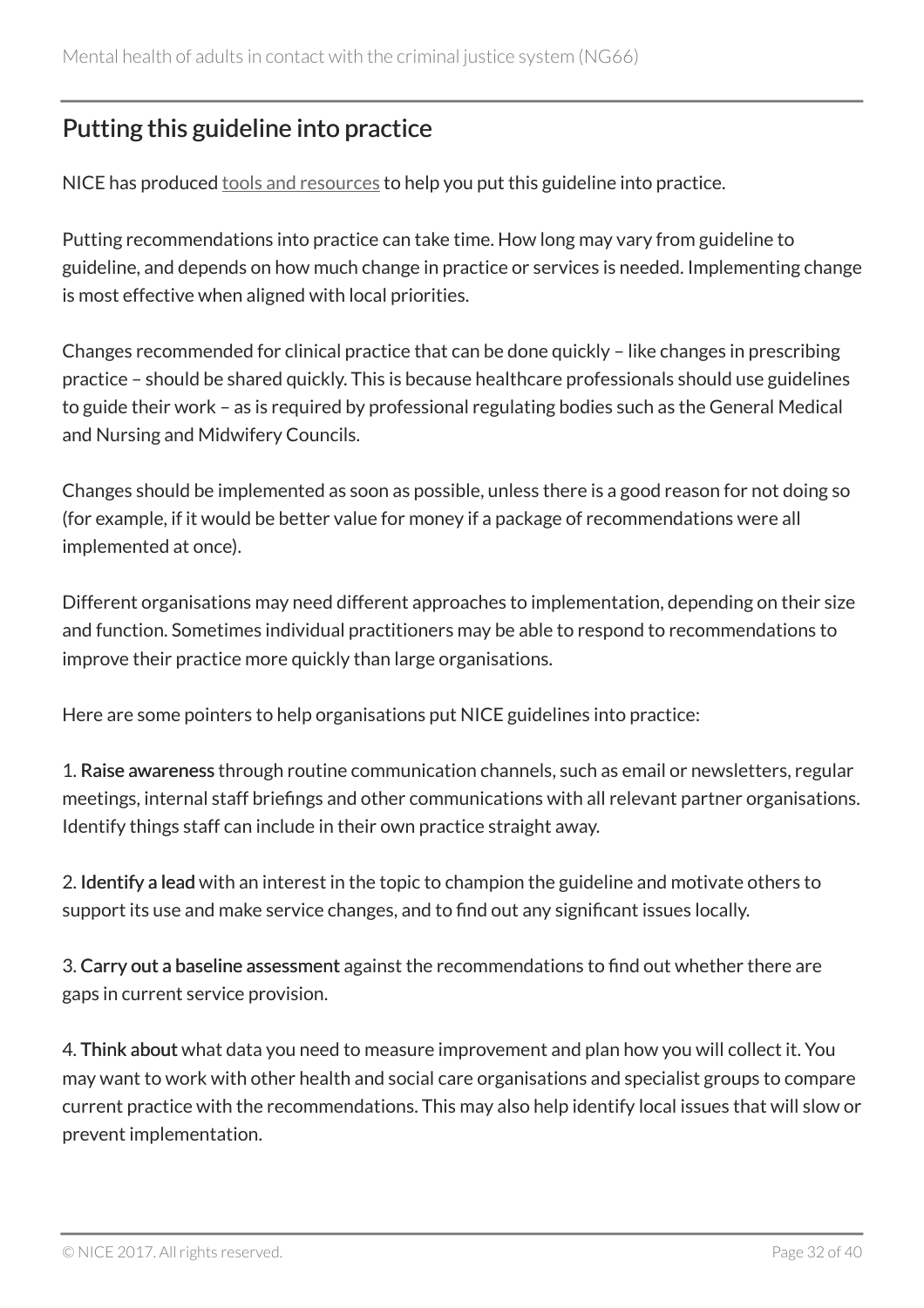5. Develop an action plan, with the steps needed to put the guideline into practice, and make sure it is ready as soon as possible. Big, complex changes may take longer to implement, but some may be quick and easy to do. An action plan will help in both cases.

6. For very big changes include milestones and a business case, which will set out additional costs, savings and possible areas for disinvestment. A small project group could develop the action plan. The group might include the guideline champion, a senior organisational sponsor, staff involved in the associated services, finance and information professionals.

7. Implement the action plan with oversight from the lead and the project group. Big projects may also need project management support.

8. Review and monitor how well the guideline is being implemented through the project group. Share progress with those involved in making improvements, as well as relevant boards and local partners.

NICE provides a comprehensive programme of support and resources to maximise uptake and use of evidence and guidance. See our [into practice](https://www.nice.org.uk/about/what-we-do/into-practice) pages for more information.

Also see Leng G, Moore V, Abraham S, editors (2014) [Achieving high quality care – practical](http://onlinelibrary.wiley.com/doi/10.1002/9781118543412.ch2/summary) [experience from NICE.](http://onlinelibrary.wiley.com/doi/10.1002/9781118543412.ch2/summary) Chichester: Wiley.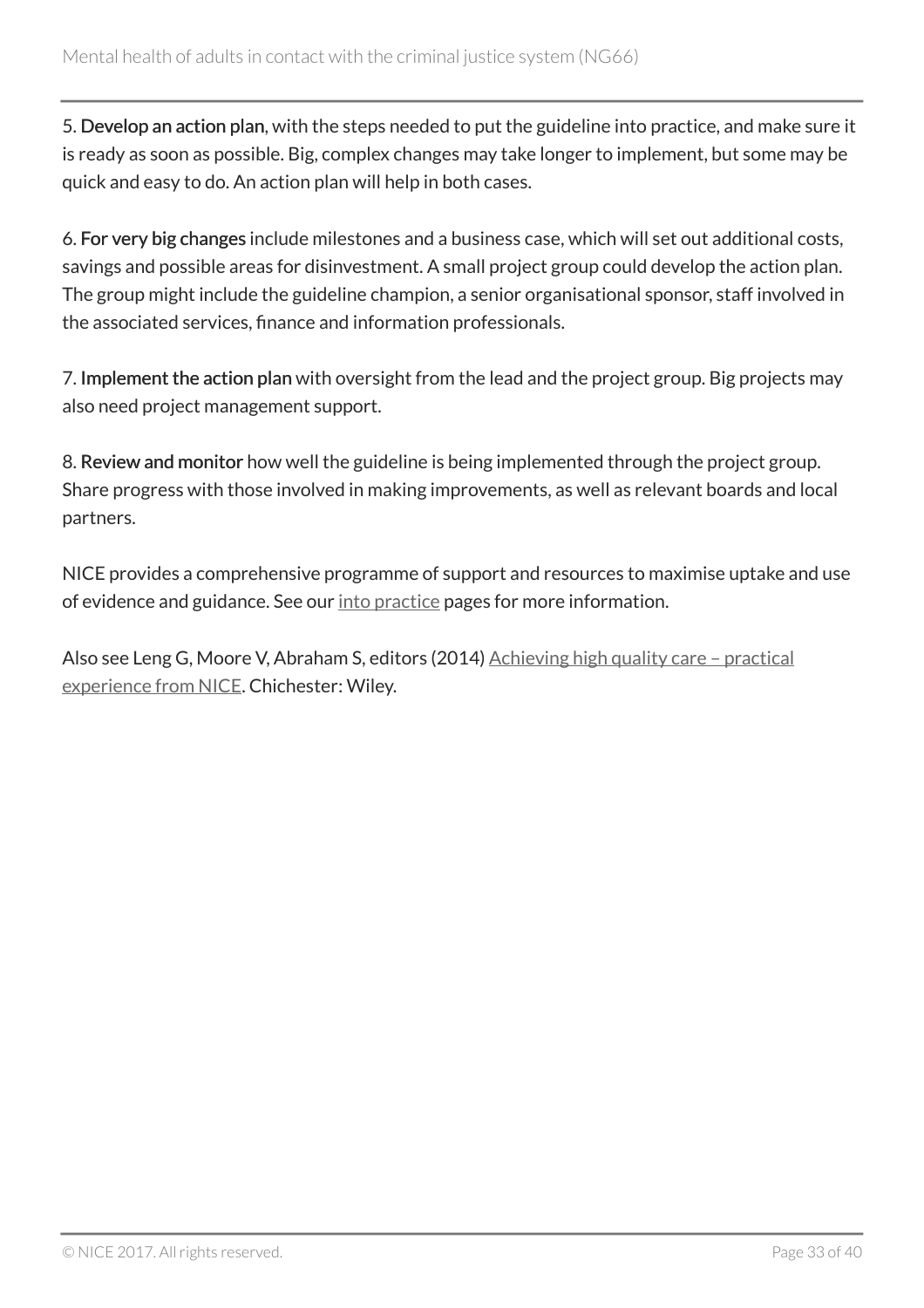# <span id="page-33-0"></span>**Context**

Mental health problems are very common among people in contact with the criminal justice system, with the amount of people affected ranging from 39% in police custody up to 90% in prison. There is also evidence that certain mental disorders, like personality disorders and psychotic disorders, are more prevalent in the prison population than the general population. It has also been reported that certain groups like females, black and minority ethnic groups, people older than 50 years and people with comorbid disorders are over-represented in prisoners with mental health disorders.

The underlying mechanisms between crime and mental illness are still not yet well understood. There are some suggestions that pre-existing social factors, for example homelessness, may be associated with increased offending. In other areas, such as substance misuse, the urge to use illicit drugs may drive people to commit crimes such as theft. In some cases, the links may relate to either poor adaptive functioning or the consequence of offending and contact with the criminal justice system upon mental health.

Currently, NHS England is responsible for commissioning healthcare provision including mental healthcare for people in contact with the criminal justice system, with the exceptions of police and court custody. There is also a joint care pilot scheme between the criminal justice system and NHS funded by the Department of Health, with initiatives such as '[street triage](#page-30-5)' schemes. However, identifying mental health problems in police custody is complicated by the lack of training, education and a standard assessment. There is also a lack of clarity on appropriate signposting and prompt access to a mental healthcare.

This guideline covers recognition, assessment, treatment and prevention of mental health problems in adults who are in contact with the criminal justice system (police and court custody, prison custody, street triage and liaison and diversion services, as well as probation service providers). Mental health problems include common mental health problems, severe mental illness, paraphilias, neurodevelopmental disorders and [acquired cognitive impairment](#page-28-1). There are recommendations on care planning and pathways, and organisation and structure of services, as well as training for health, social care and criminal justice professionals and practitioners. Although the focus of this guideline is on healthcare, the [Care Act 2014](http://www.legislation.gov.uk/ukpga/2014/23/contents/enacted) has relevance to people in the criminal justice system, in the community and in prisons. This may be of particular relevance for people with neurodevelopmental disorders, including learning disability and autistic spectrum disorders.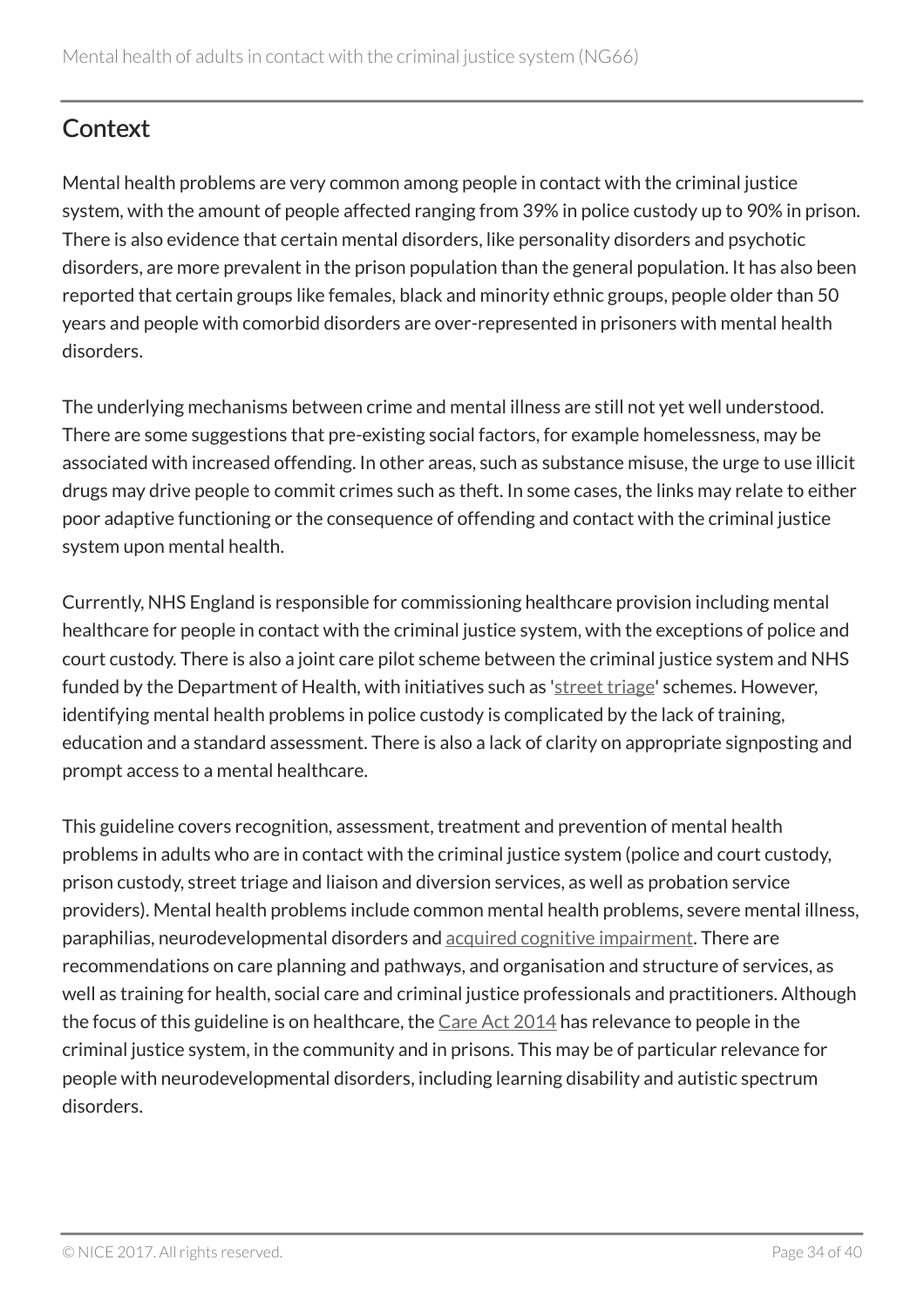### <span id="page-34-0"></span>*More information*

You can also see this guideline in the NICE pathway on [health of people in the criminal justice](http://pathways.nice.org.uk/pathways/health-of-people-in-the-criminal-justice-system) [system](http://pathways.nice.org.uk/pathways/health-of-people-in-the-criminal-justice-system).

To find out what NICE has said on topics related to this guideline, see our web page on [prisons](http://www.nice.org.uk/guidance/settings/prisons-and-other-secure-settings) [and other secure settings](http://www.nice.org.uk/guidance/settings/prisons-and-other-secure-settings) and [mental health and behavioural conditions](http://www.nice.org.uk/guidance/conditions-and-diseases/mental-health-and-behavioural-conditions).

See also the guideline committee's discussion and the evidence reviews (in the [full guideline\)](http://www.nice.org.uk/Guidance/NG66/evidence), and information about [how the guideline was developed](http://www.nice.org.uk/Guidance/NG66/documents), including details of the committee.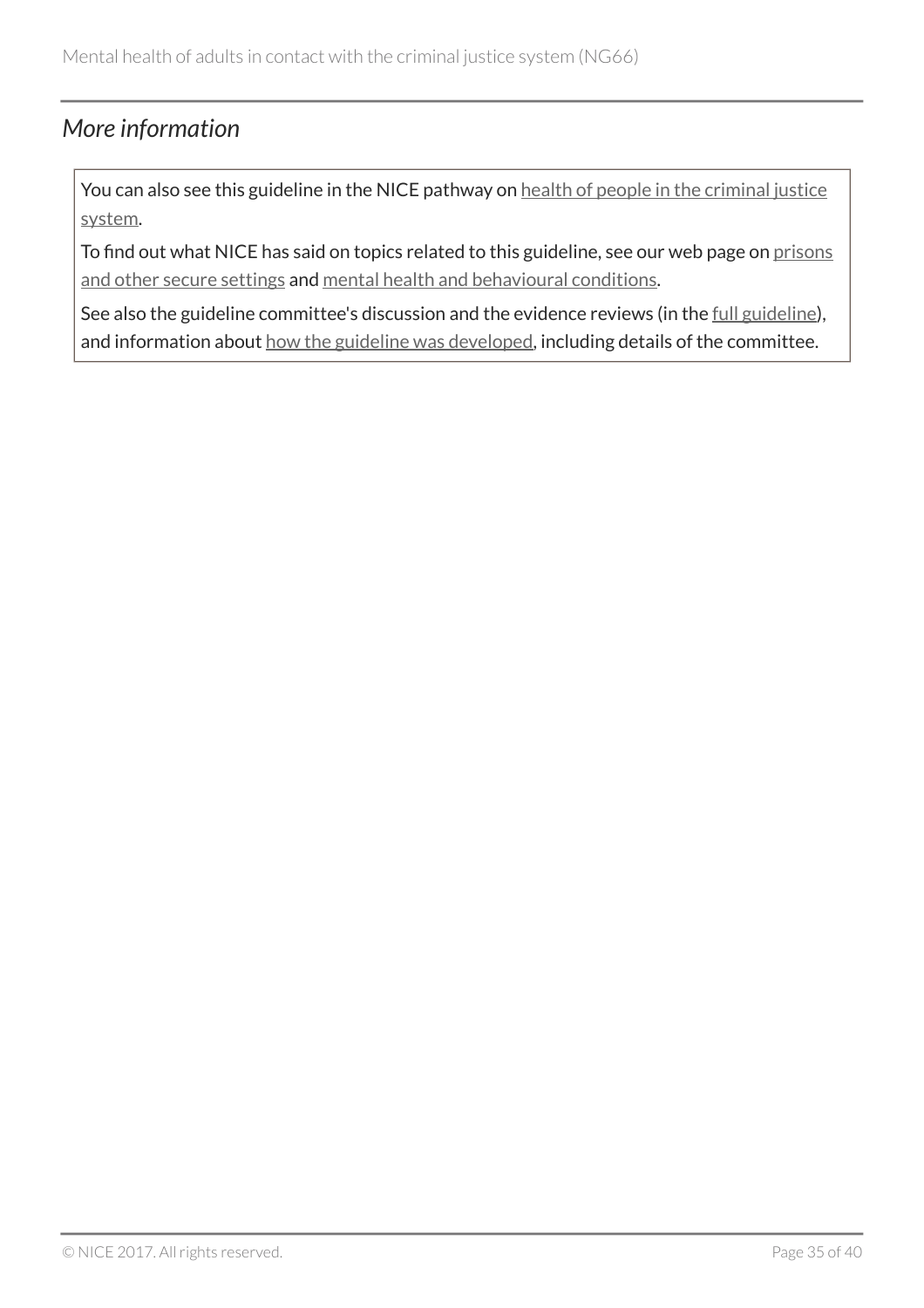# <span id="page-35-0"></span>Recommendations for research

The guideline committee has made the following recommendations for research. The committee's full set of research recommendations is detailed in the <u>[full guideline](http://www.nice.org.uk/Guidance/NG66/Evidence)</u>.

# <span id="page-35-1"></span>*1 Psychological and pharmacological interventions for people with paraphilic disorders*

What is the clinical effectiveness, cost effectiveness and safety of specific psychological and pharmacological interventions both in and out of prison among people with paraphilic disorders?

#### Why this is important

The limited evidence for pharmacological interventions (for example, medroxyprogesterone acetate) provides no clear evidence of benefit in people with paraphilias. A randomised trial with an adequate sample size is needed to examine the effectiveness of medroxyprogesterone acetate in these populations.

There is also insufficient evidence on the effectiveness of psychological interventions for people with paraphilias in the criminal justice system. An individual patient data analysis of existing large scale data sets of paedophiles who have been treated in the criminal justice system should be conducted to inform the choice of treatment and the design of any future research. Psychological interventions for paraphilias (such as sex offender treatment programme) should be tested in large randomised controlled trials in criminal justice populations. This research could have a significant impact upon updates of this guideline.

Important outcomes could include:

- offending and re-offending rates
- mental health problems
- cost-effectiveness
- service utilisation.

When designing the trials, consideration should be given to the timing, intensity and duration of interventions in the context of the criminal justice system.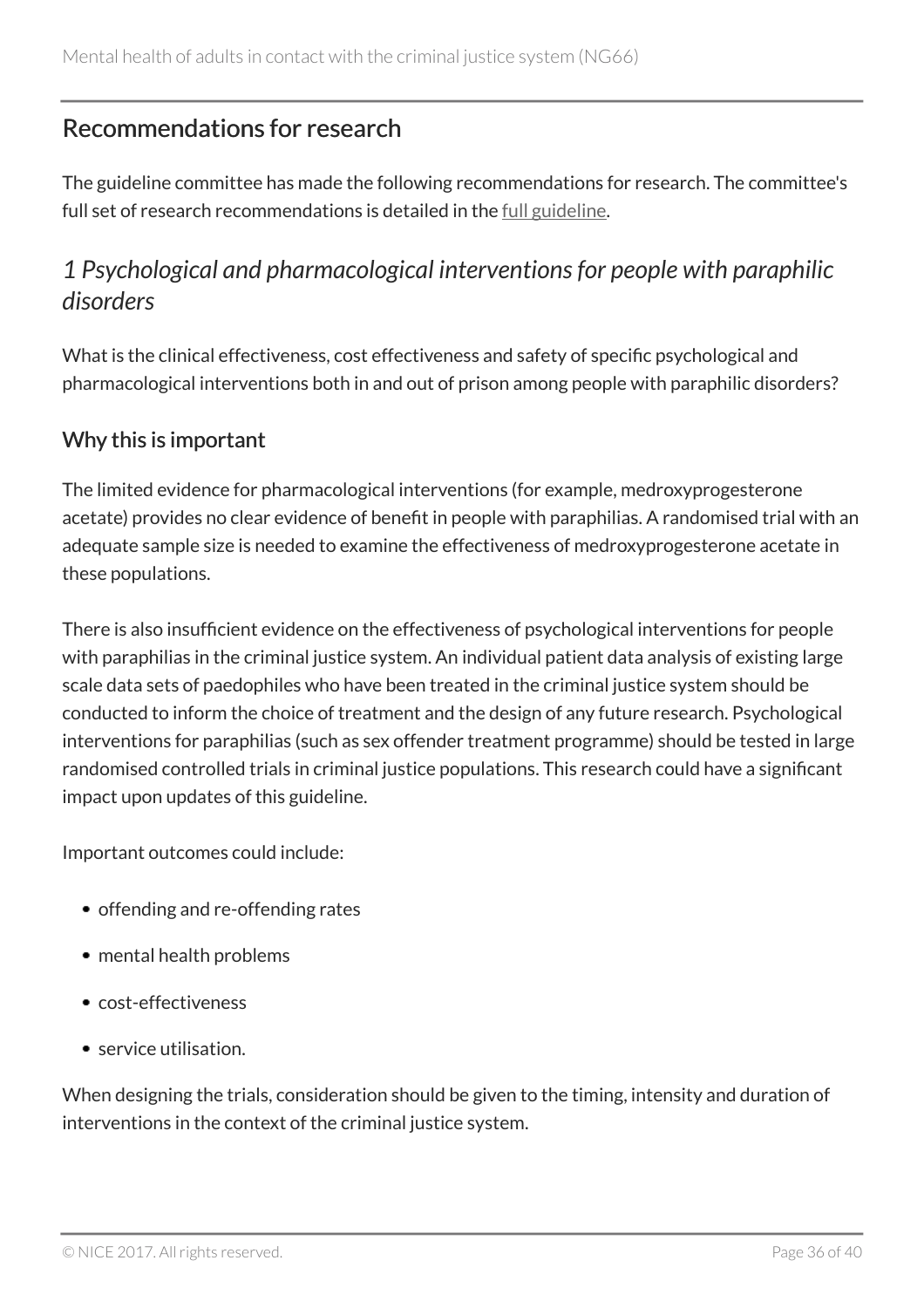### <span id="page-36-0"></span>*2 Structured clinical management interventions in probation service providers*

What is the effectiveness of structured clinical (case) management in improving mental health outcomes using interventions within probation service providers?

#### Why this is important

Many people in contact with the community-based criminal justice services have significant mental health problems, in particular, personality problems and interpersonal difficulties. Evidence from studies of people with such problems in general mental health services suggests that structured organisation and delivery of mental health interventions (structured clinical management) may be of benefit in improving mental health outcomes. A programme of research is needed which would first refine and develop structured clinical management for use in the community rehabilitation companies (CRCs) and the National Probation Service (NPS) and then test this in large scale randomised control trials in both CRCs and the NPS. The comparison should be against standard CRC and NPS care. The trial should consider both clinical outcomes and cost-effectiveness.

Important outcomes could include:

- mental health outcomes
- offending and re-offending rates
- service utilisation
- cost-effectiveness
- broader measures of social functioning.

# <span id="page-36-1"></span>*3 Interventions for coordination and delivery of care to improve access and uptake*

What models for the coordination and delivery of care for people in contact with the criminal justice system provide for the most effective and efficient coordination of care and improve access and uptake of services?

#### Why this is important

There is low quality evidence for a range of systems for the delivery and coordination of care in the criminal justice system (for example, drug or mental health courts, and case management).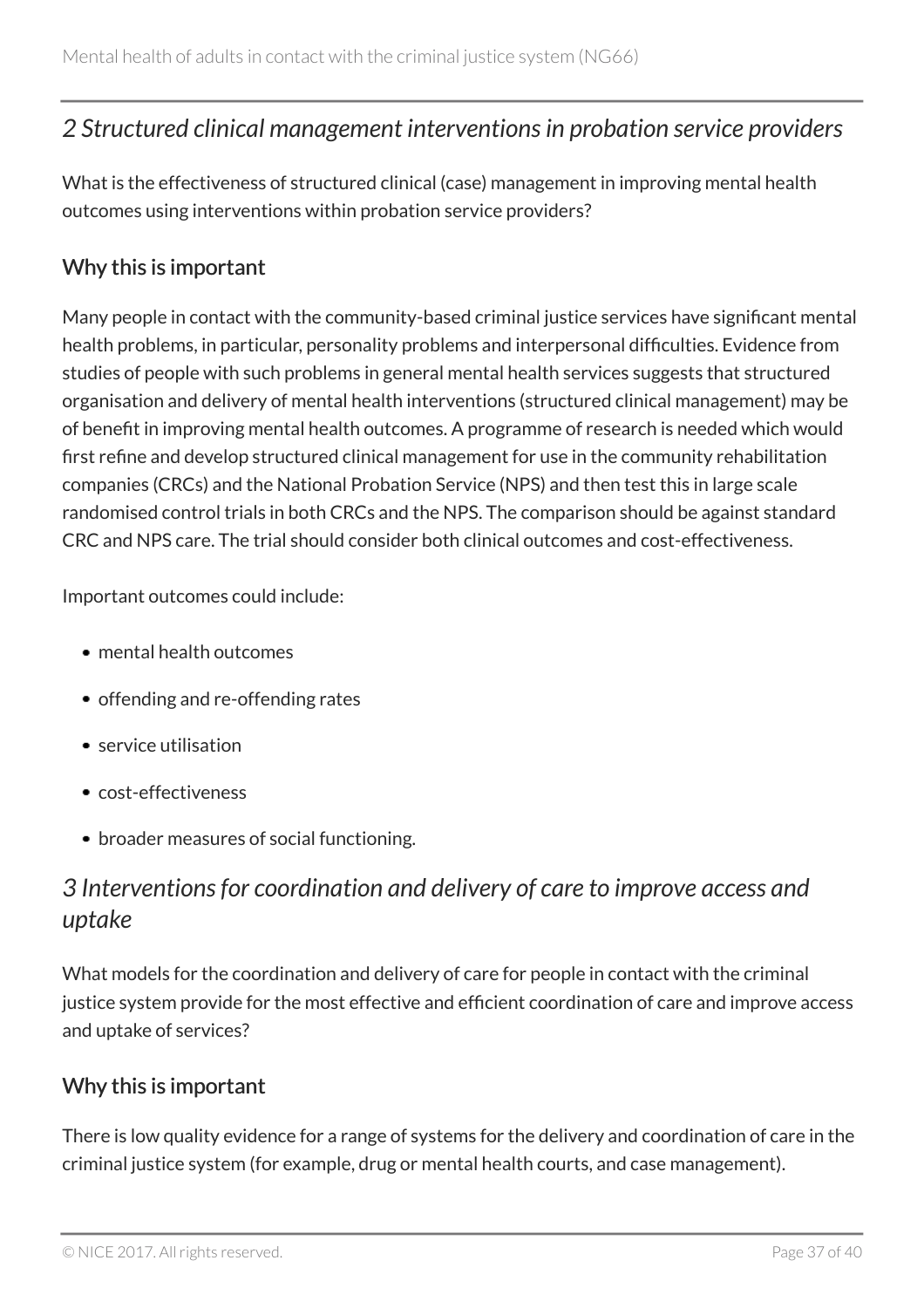However, there is clear evidence of poor engagement, uptake and retention in treatment for people with mental health problems in contact with the criminal justice system. A number of models (for example, case management and collaborative care) have shown benefit for people with common and severe mental health problems in routine healthcare settings. A programme of research and development is needed, which will first develop and test different models of care coordination for the delivery of care in small feasibility studies, and then test models that have shown promise in the feasibility studies in large scale randomised clinical trials in the criminal justice system.

Important outcomes could include:

- improved mental health outcomes
- improved access and uptake of services
- reductions in offending and re-offending
- cost effectiveness.

# <span id="page-37-0"></span>*4 Tools for case identification for cognitive impairment in criminal justice system populations*

What are the reliable and valid tools to identify cognitive impairment among people in contact with the criminal justice system (including people who have experienced physical trauma, neurodevelopmental disorders or other [acquired cognitive impairment\)](#page-28-1)?

#### Why this is important

Acquired cognitive impairment is common in criminal justice system populations and may be associated with poor social, occupational an interpersonal functioning. Also, people with acquired cognitive impairment have high risk of self-harm which is particularly prevalent in the prison population. Acquired cognitive impairment may arise as a result of, for example, traumatic brain injury, a stroke or other neurological conditions. Experts in this area have suggested that early identification of deficits, and implementation of effective management strategies, could be important in limiting the long-term impact of acquired cognitive impairment. However, there is a lack of evidence on reliable and valid case identification tools and methods. It is important that research is developed to assist staff in the criminal justice pathway to help identify people with acquired cognitive impairment and support better understanding and management of acquired cognitive impairment.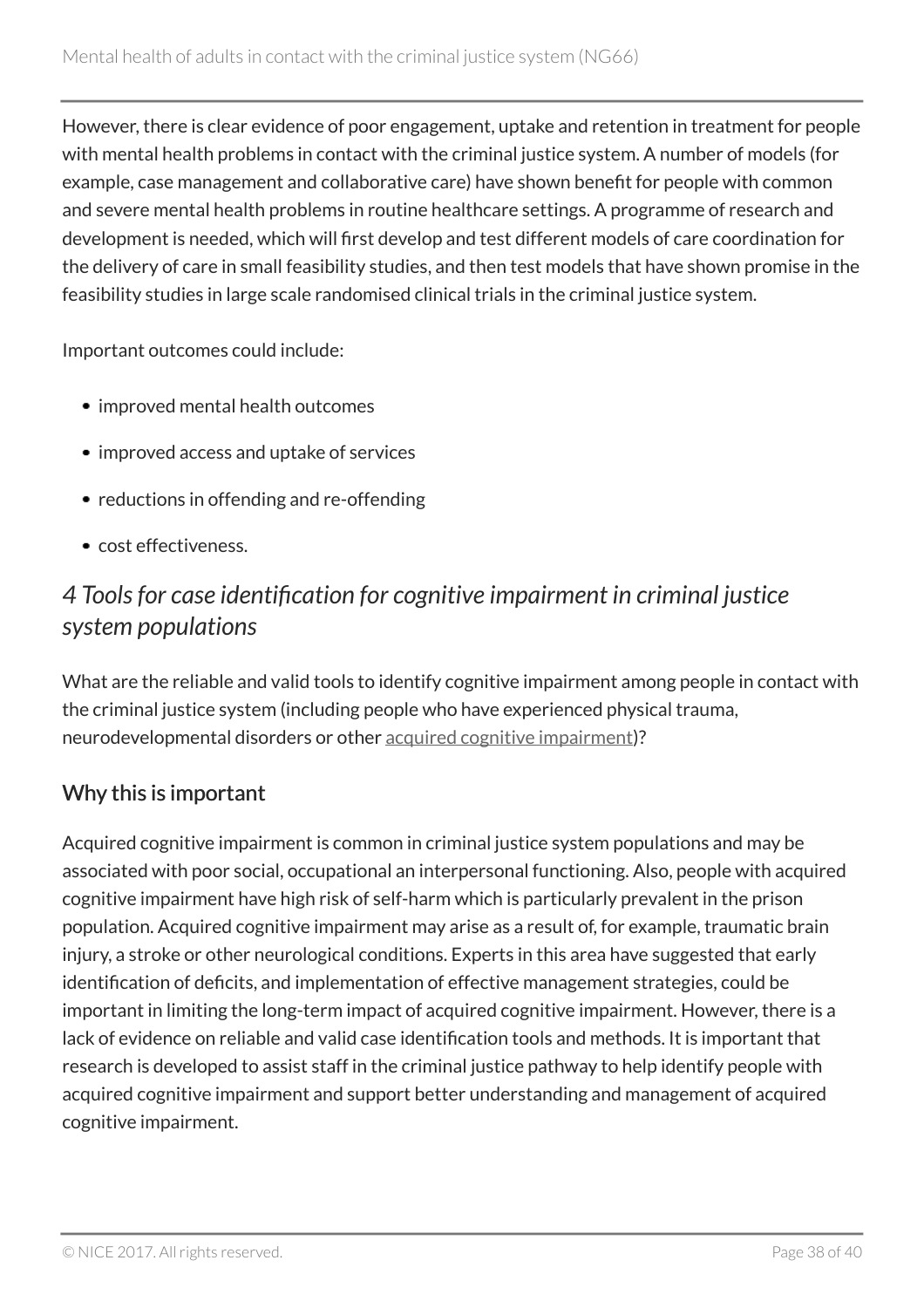# <span id="page-38-0"></span>*5 Prevalence of mental health problems*

What is the prevalence of mental health problems and associated social problems for those in contact with the criminal justice system?

#### Why this is important

It is widely recognised that the people in contact with the criminal justice system have a high prevalence of a whole range of mental health problems and associated problems including unstable housing, long-standing unemployment, a lack of supportive social networks and debt. What is not clear, however, is how the mental and social functioning of this group of people has changed since the last major epidemiological study in the late 1990s. In order to plan for the effective mental health care of people in the criminal justice system, it is important to have a greater understanding of the prevalence of mental health problems and social functioning of this group of people. There are a number of factors which have changed since the last epidemiological study; these include a larger prison population, changing patterns of substance misuse, an aging prison population, changes in probation practice and sentencing policy as well as broader changes in society such as changes in mental health care and social care practice. A series of epidemiological studies of representative criminal justice system populations should be undertaken to address the above problems.

# <span id="page-38-1"></span>*6 Identification of factors associated with suicide*

What factors are associated with suicide attempts and completed suicides?

#### Why this is important

There is high prevalence of suicide attempts among people in contact with the criminal justice system. When developing interventions to prevent self-harm among these populations, it is important to identify and understand the factors related to successful suicide. A retrospective analysis of observational studies of suicidal attempts and completed suicides using suicide as a definitive and measurable outcome should be performed to identify the prognostic factors for successful prevention.

ISBN: 978-1-4731-2381-6